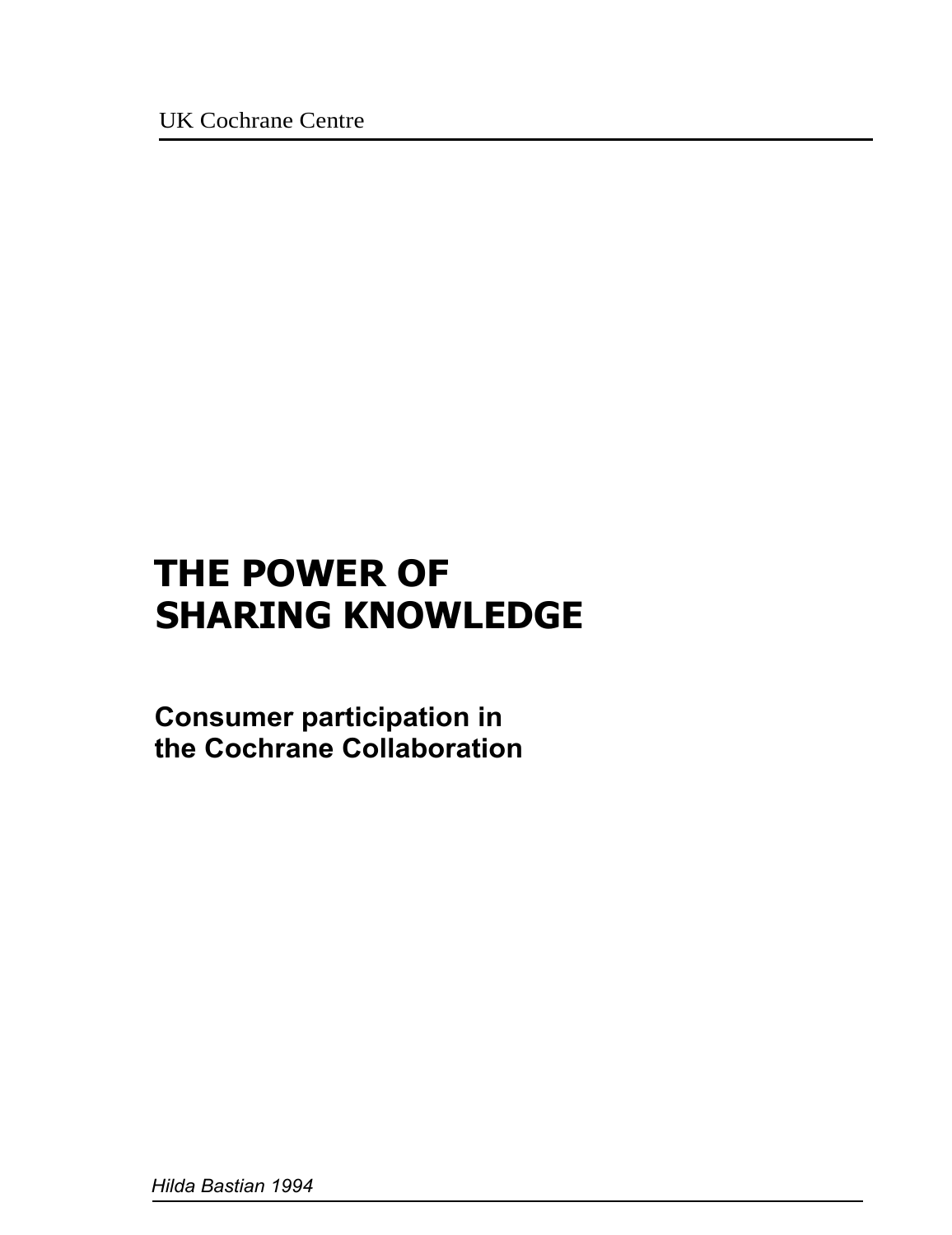#### **Acknowledgments**

*This work was supported by a fellowship from the Nufeld Provincial Hospitals Trust, at the UK Cochrane Centre I am grateful not only to both those organisations for making it possible for me to spend so much time on this subject, but also to my sons, Adam and Mehola , for their patience and support during the fellowship.*

*My thanks to the many people, both in Oxford and Australia, who discussed ideas and concerns with me, especially lain Chabners, Kay Dickersin, Marc 1NC Km e, Christopher Newell, Sandy Oliver, and Ros Wood I paniculariy need to thank Lain Rrabners, who persisted in tying to get me over or around hurdles beyond the point where I would have given up.*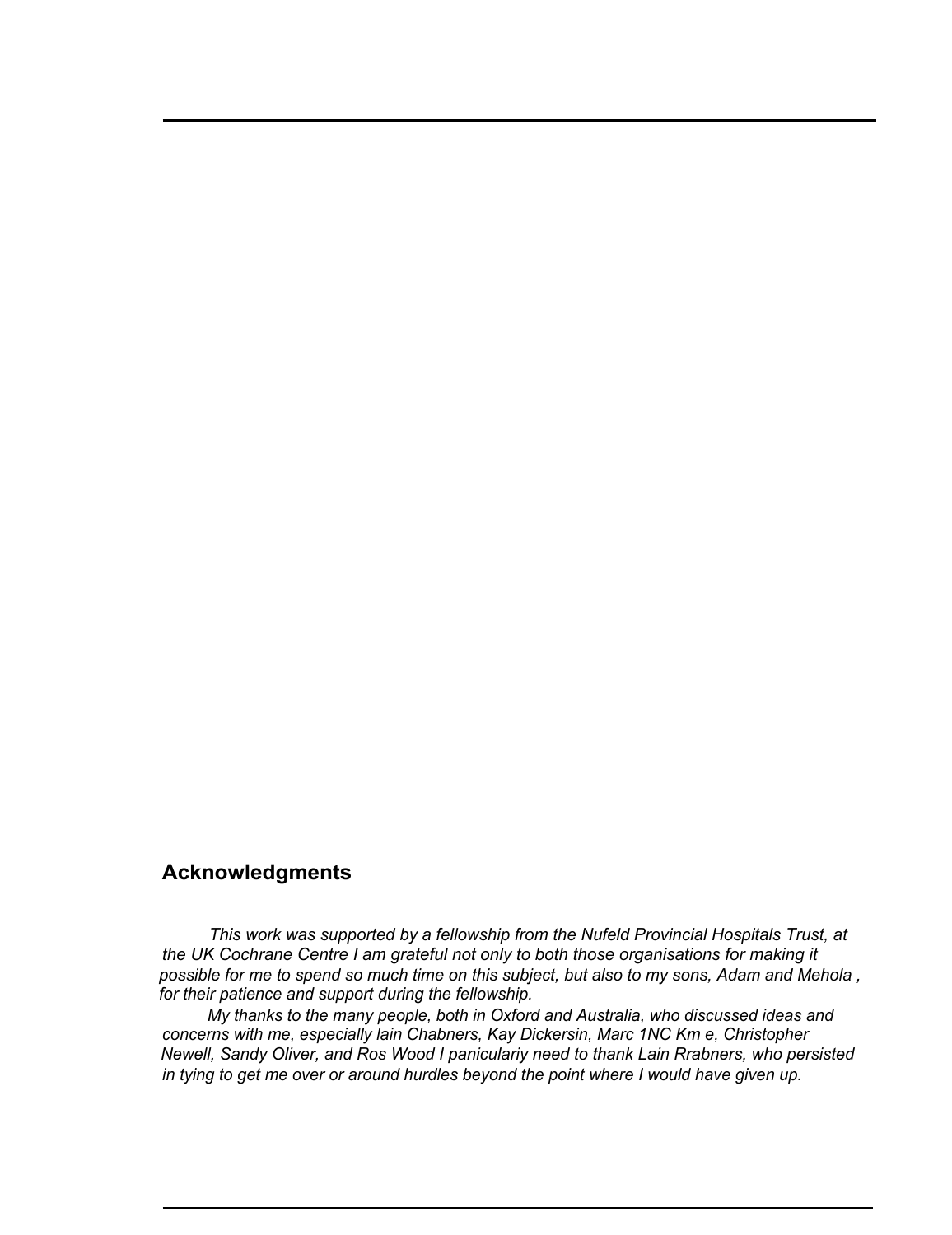## **The power of sharing knowledge**

Knowledge is power, according to Francis Bacon. Its force is clear in health care - in people's experiences with professionals, and in the science that aims to helps them. It permeates decision making processes at all levels.

Developing knowledge is the focus of the Cochrane Collaboration, and "ensuring access" is one of its guiding principles. That this includes public access has been explicit from the Collaboration's beginning. It is a principle that should be applied more broadly through the enterprise than simply to its products. Because the value of results is determined by the quality of the processes used to achieve them, "ensuring access" needs to refer to the means, as well as the ends.

When particular forms of health care are determined to be "ineffective", there is likely to be increasing pressure to abandon them. This could lead to a better use of health care resources. But it is also a value judgment, and it should not be made by professionals and service providers alone. Another of the Collaboration's guiding principles is "avoiding bias". That concern needs to be directed towards reducing the bias that comes from research professionals' determination of almost everything that counts in research - and most of what is counted as well.

Making research and information relevant to consumers cannot be done unless their needs become more central than they have been in the past. For the Collaboration to be oriented towards people's needs involves a shift in focus, and for researchers to develop new relationships with consumers. It is something which may well be as radical and far-reaching as the shift to more evidence-based decision making in health care. It seems to me that neither will succeed without the other.

The notion of collaboration between professionals and consumers is a complex one. My dictionary reminds me that one of the meanings of collaborating is "cooperating treacherously with the enemy". More positively though, it means working in combination to produce something. What is being produced in this collaboration is knowledge. If consumers and professionals share their knowledge, there is great potential for re-aligning health care relationships and improving the quality of care. This report suggests ways these aims might be carried forward in the Cochrane Collaboration.

Hilda Bastian Consumer advocate *December 1994*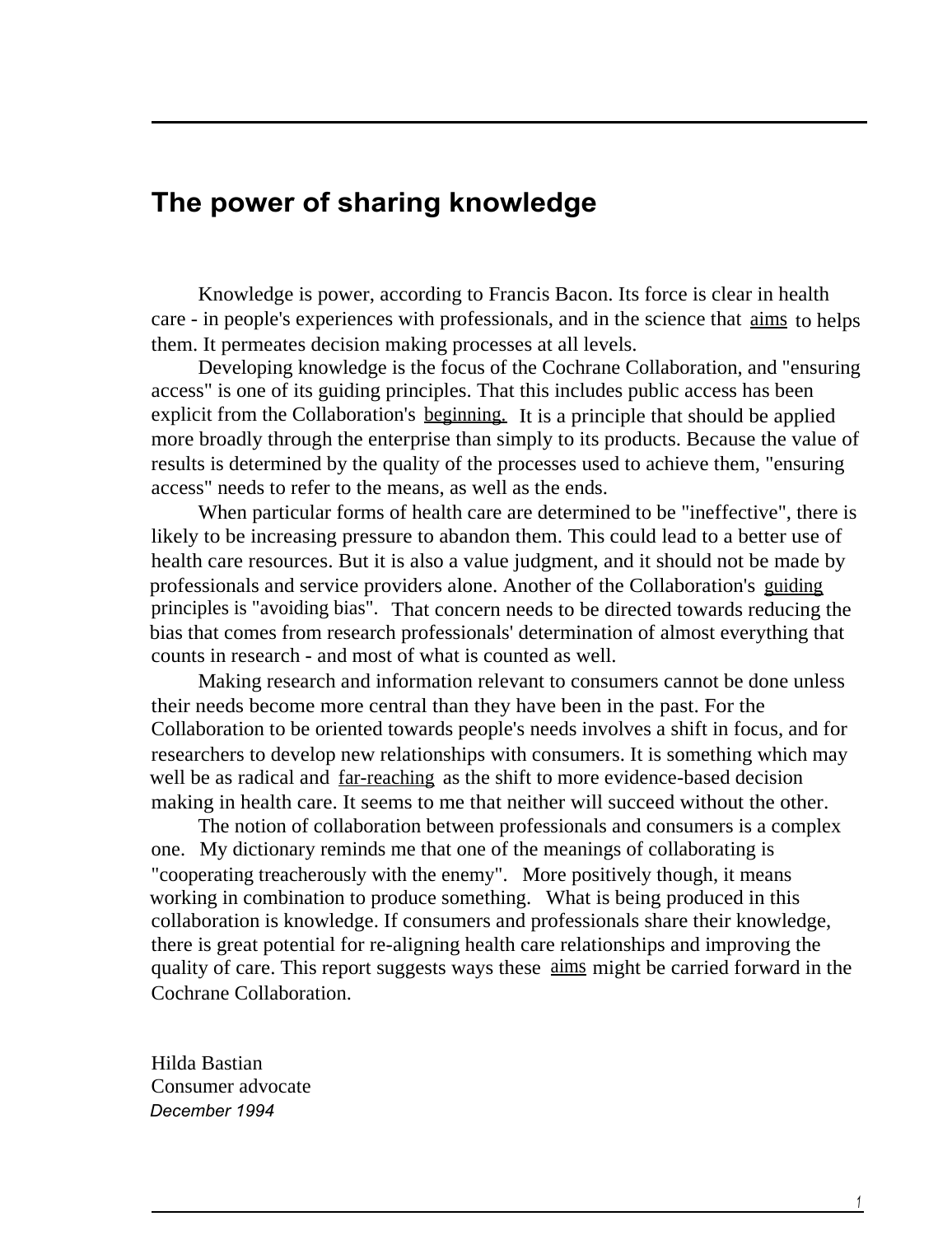## **CONTENTS**

### **Part 1: Focusing on people's needs**

| What does it mean?                                |  |
|---------------------------------------------------|--|
| Differing concepts of the public's roles          |  |
| The role of consumer participation                |  |
| Who can represent consumers' perspectives?        |  |
| Consumers, users, patients, sufferers  or people? |  |

#### **Part 2: Making the Cochrane Collaboration accessible to consumers**

|                                                                                      | The thin edge of the wedge            |     |
|--------------------------------------------------------------------------------------|---------------------------------------|-----|
| Clashes of culture                                                                   |                                       | 14  |
| Participation and electronic ghettos<br>Consumers and the Collaboration's structures |                                       | 17  |
|                                                                                      |                                       | 18  |
| Consumer involvement in research                                                     |                                       | 20  |
|                                                                                      | <b>Appendix:</b> The Consumer Network | 22. |
| References                                                                           |                                       | 23  |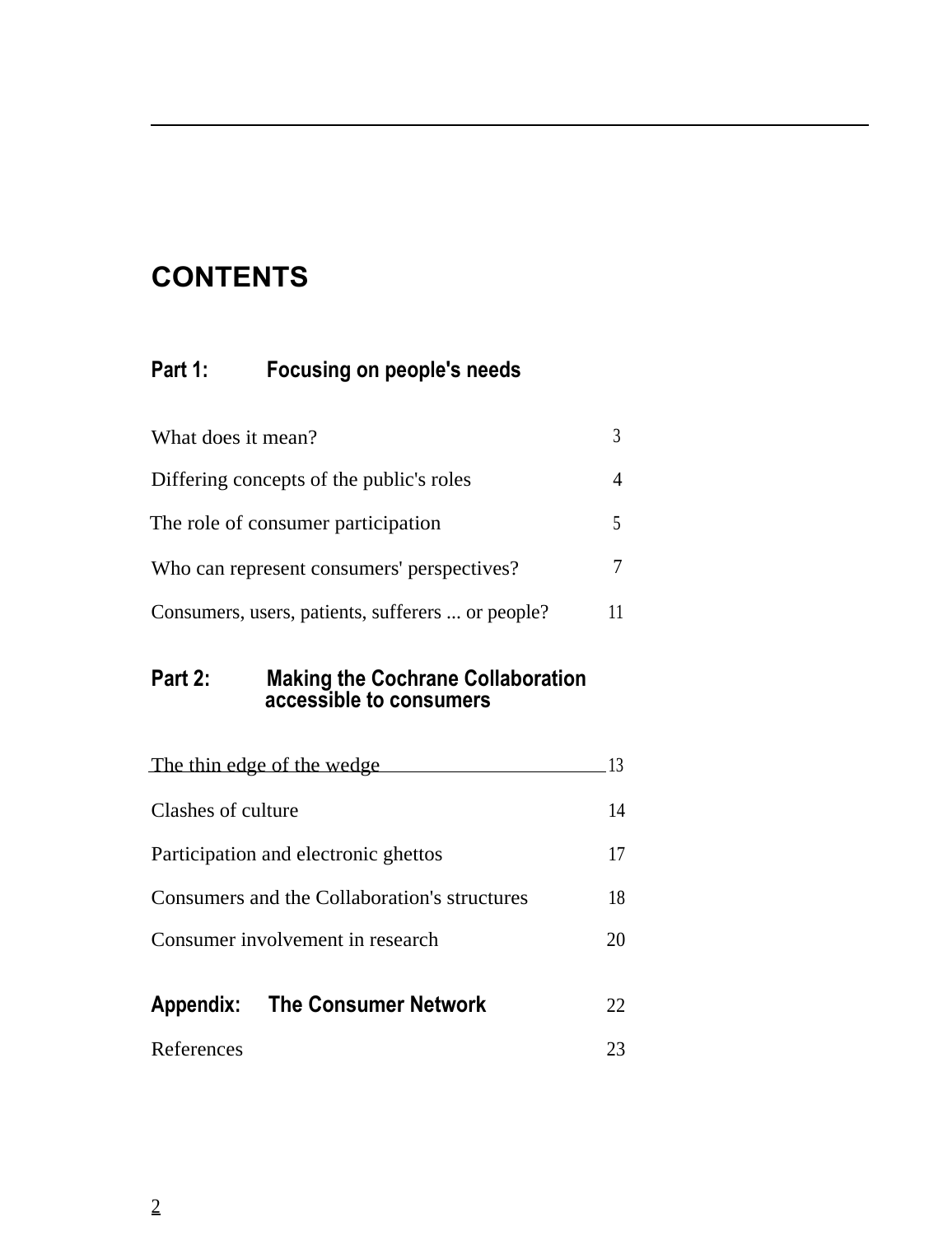## **Focusing on People's Needs**

#### **What does it mean?**

*"Would you tell me, please, which way I ought to go from here?" said Alice. 'That depends a good deal on where you want to get to, " said the Cat. Alice's Adventures in Wonderland*

There is widespread acknowledgment that a more deliberate focus on the people who are meant to be served by health care is needed, but often less clarity about how to go about it. Sometimes people jump directly to "how?" without first sorting out exactly what they are trying to achieve. While different concepts and diffuse motivations remain tangled together, solutions can remain elusive.

The aim of this report is to identify issues related to people's participation in the Cochrane Collaboration's complex web of activities. One of the mechanisms already being developed is the Consumer Network, which will provide a focus for consumers in the Collaboration (Appendix). This should not, however, be regarded as "the" way this endeavour approaches the broad spectrum of people's concerns.

Keeping consumers' needs central is a shared responsibility throughout the Collaboration, and individuals at all levels of the enterprise need to consider ways of achieving this overall goal. Different opportunities are likely to be seen from inside and outside the group. The primary task is to encourage and develop relationships between professionals and the communities they serve.

If this is to be more than window-dressing, public processes need to go beyond one-off exercises taking information from communities, or using community resources to promote and broadcast professionals' opinions. Communities' perspectives need to be integrated throughout the Collaboration's work, and the organisation's processes need to be open and accessible to public scrutiny and response.

Effective dialogue takes time and effort to build. Yet, an understanding of the perspectives of the people relying on health care services is vital to balance the judgments of those sharing the research and provider cultures. Specialists' views of the world are by definition unbalanced and incomplete. Professionalism creates distances from the rest of the population, and vests professionals with a variety of interests which may or may not be consistent with public interests. Processes which acknowledge this bias, and seek to redress it through public participation are necessary to help build a relevant body of work that is guided by the realities of people's lives.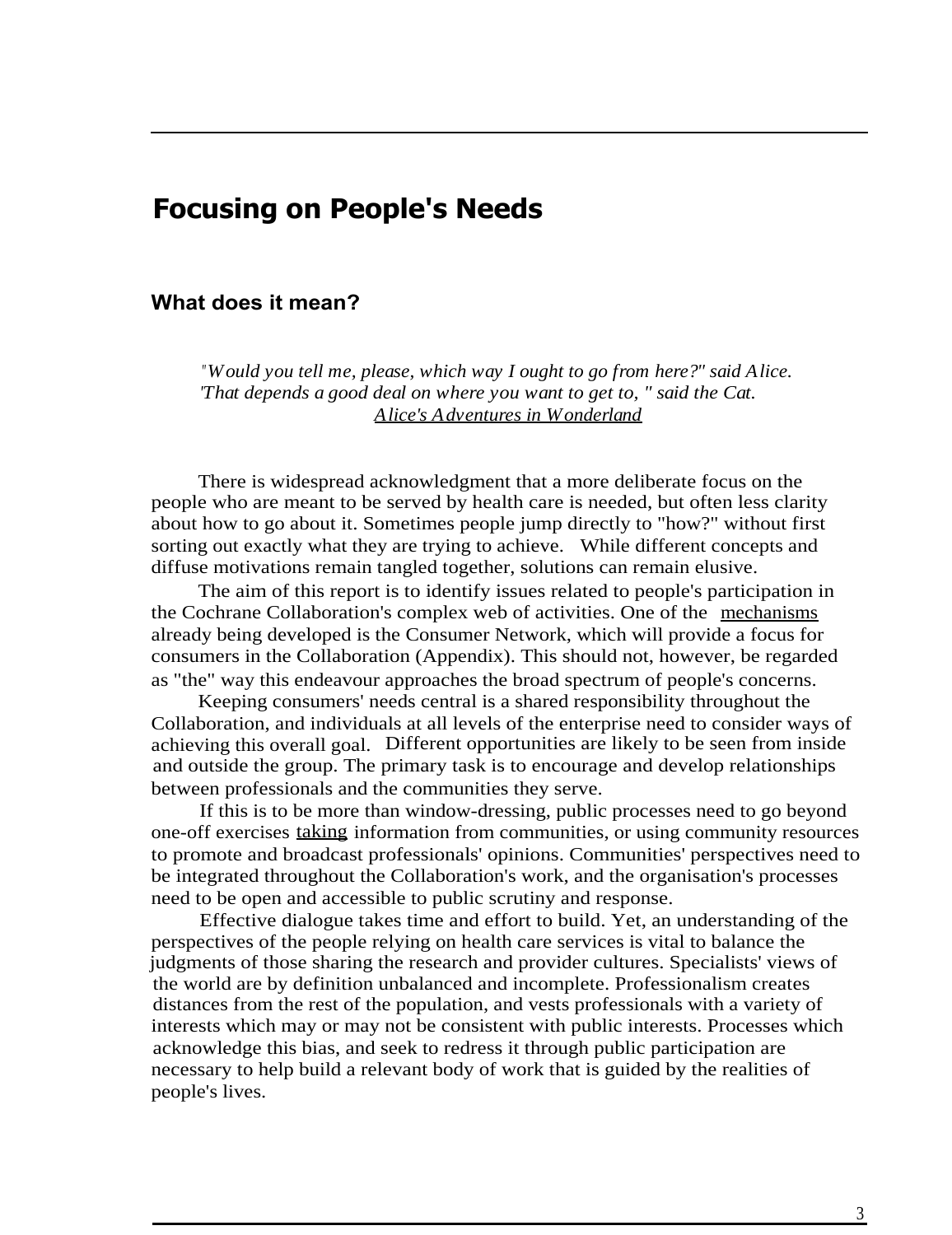#### **Differing concepts of the public's roles**

*lust as services would no longer be a matter of one group determining things for another, so research would move beyond being the reconstruction of one group's views and experience into another's data.*

People's participation has for some time been seen by many as a goal in and of itself. One of the first elements of the World Health Organization's (WHO) vision in primary health is that, 'The people have the right and duty to participate individually and collectively in the planning and implementation of their health care". Community participation is one of the principles of the WHO's "Health for All" strategy. Participation is also one of the mechanisms used to achieve other specific goals, for example public accountability'.

Acceptance and practice of an active partnership with consumers varies greatly through health care, policy, and research. It seems to be increasing at many levels, with developing areas such as consumerism and community development approaches in primary health. By the late 1980s, international health agencies were analysing hundreds of case studies of community participation in primary health care programs, and developing ways of evaluating its status° . Participatory consumer movements in health, often accompanied by legislative support, are now features of the health scene internationally. A study of health care systems in France, Italy, Spain, and the United Kingdom identified this as a growing trend in each of these countries'.

The rationales for seeking community participation have been described as falling into three categories: to improve services and decisions, to gain legitimation and/or community compliance, or as a means of bringing about social change with the redistribution of power or resources'.

Some of these aims, and the mechanisms used to try and achieve them, can be quite narrow. Others are more broadly inclusive. Consumer and community groups prefer the latter. They call for mechanisms and systems which are open, participatory, and indeed enabling and empowering for the participants. The contest to broaden processes and research in these ways sees different compromises achieved in various settings, usually with at least incremental movements over time.

The results across health care and research internationally, then, are highly variable. Take the example of consumer representation within committee structures. In the area of occupational health and safety, strong advocacy for workers in many communities has seen guidelines ensuring that management representatives do not outnumber employee representatives. In many countries, the chairperson of the occupational health and safety committee must be one of the workers' representatives as well'.

In the area of health research ethics, at least some lay representation is required in most of the countries where guidelines formalise the area. In some countries (such as New Zealand), half the membership of research ethics committees must be lay people, including the chairperson. In the United Kingdom, either the chairperson or vice chairperson is required to be a lay person'. Legislation establishing regulatory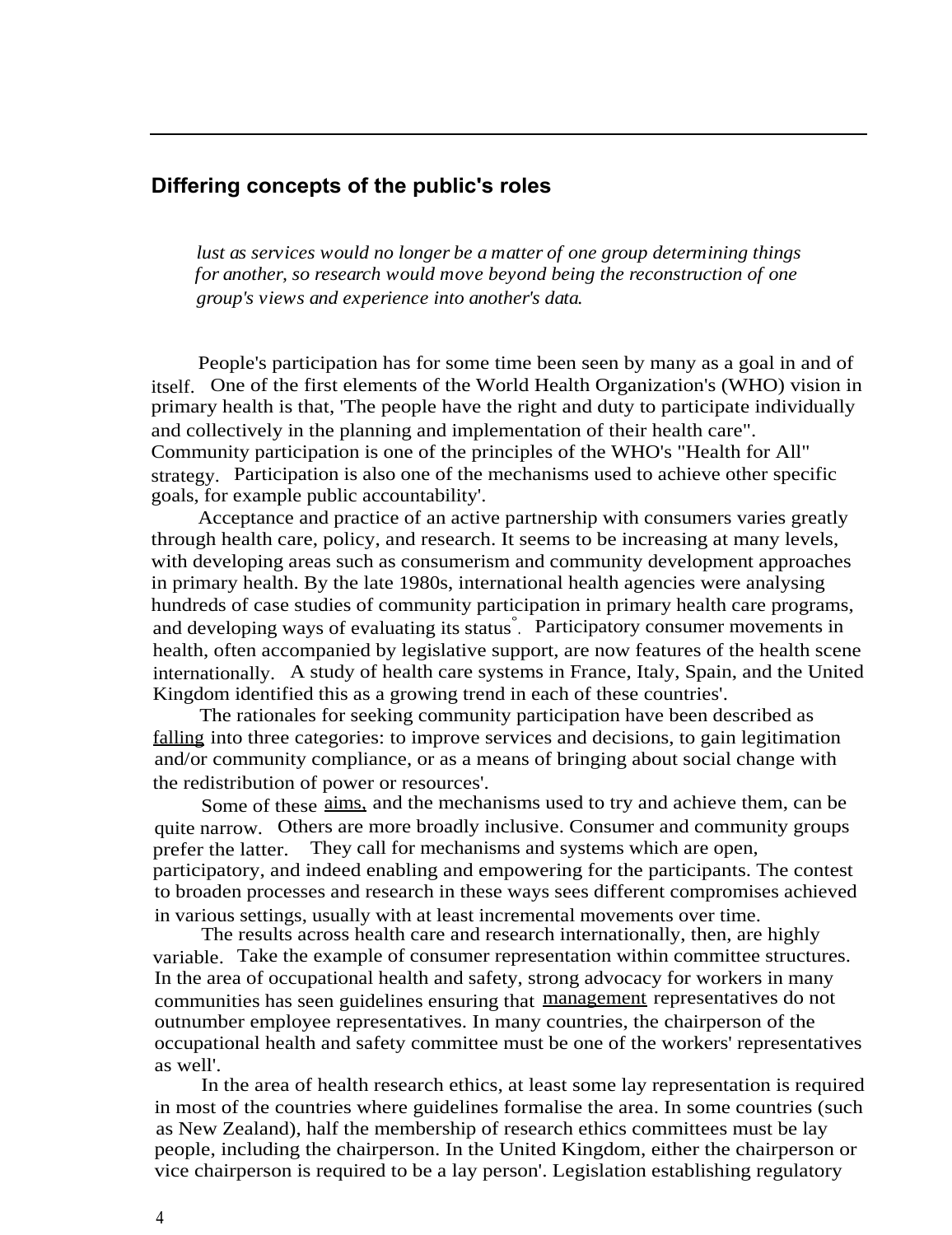systems for health care professionals often mandates community representation, with the proportion of such representation increasing over time. In the United States, the Federation of State Medical Boards has now proposed that at least a quarter of all board members be representatives of the public'. Community health services and projects are often governed by boards made up largely (if not solely) of community representatives. However in other types of decision making bodies in health care, consumer representation, if achieved at all, is limited to a token single position - and that one is most certainly not in the chair!

Responsiveness to public involvement often faces evolutionary stages, with the translation of ideals into practice influenced by practicalities and the balances of power in the groups which get to make the decisions. One of the results is that the tentative and modest methods put in place are often inconsistent with the more ambitious ideals claimed. The "add one consumer and stir" recipe may achieve some measure of the legitimation described above, but it has less guarantee of success in improving results or shifting directions. It may largely maintain the comfort of the group (although not necessarily that of the lone consumer). However, limited measures are likely to have limited effectiveness. A more concerted effort is needed if initial consumer involvement is to become the thin edge of a wedge, rather than just the thin edge of a razor blade.

#### **The role of consumer participation**

*The term 'participation" usually implies more sharing, not only of information and opinion, but also of decision making power. Real participation means joint problem solving, joint decision making, joint responsibility'.*

It has been argued that there is a ladder of participation, which reaches to citizen control at the top, with the manipulation of public opinion at the bottom. Informing and consultation activities are at the lower end of this scale, with delegating power and creating partnerships at the higher level  $10$ 

In this framework, the example of occupational health and safety above demonstrates aiming for a degree of community control. Community boards governing individual health projects involves a delegation of power, while some of the systems described in research ethics committees and professional regulation are examples of partnership. Mostly, though, the place assigned for the public is at much lower levels, and often could not justifiably be referred to as actual participation at all.

The characteristics which define where something is placed along this spectrum are essentially the level of activity (as opposed to passivity) and influence of the consumers' role. Approaches which limit the scope of consumer involvement at the powerless receiving end of this continuum do not demonstrate strong regard for people's perspectives. They are unlikely to be rated highly by consumers either.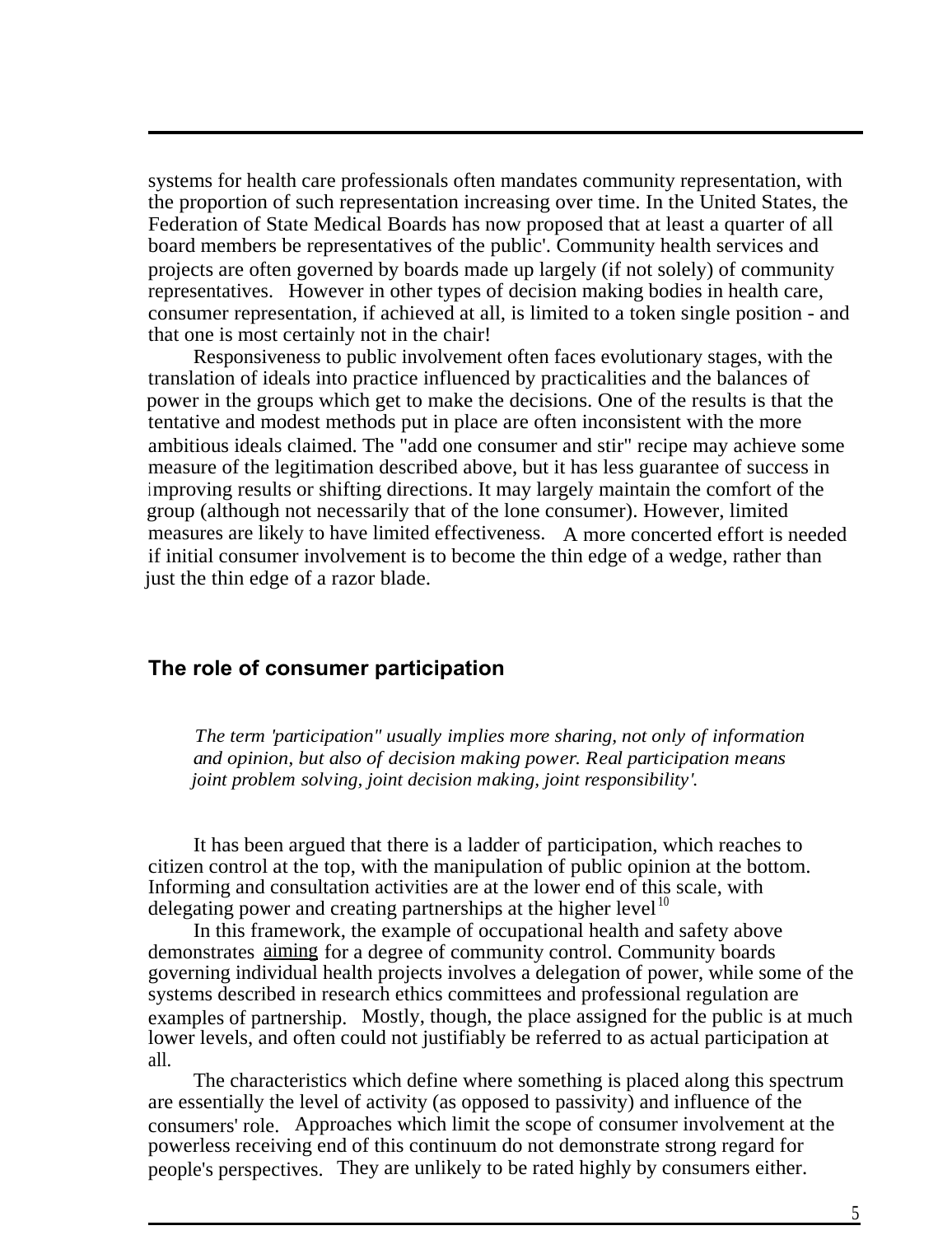In research, these dimensions are also clearly evident. Consumers are calling for research that is participatory, that addresses issues of relevance to them, and that does not diminish what they have to say-<sup>31</sup>. Others echo these concerns, and support approaches which provide for partnerships in research, moving people from the role of "subjects" to participants'. It is an approach which is gaining more ground in some areas than others, with successful examples in women's health, indigenous people's health, disabilities, and HIV.

At the other end of this spectrum are approaches which, rather than striving to achieve and communicate understanding of the diversity of people's lives and views, instead reshape social research into the kind of data that is more reassuringly amiliar to the researchers. It has been pointed out that there is a "rather glaring inconsistency in exploring involvement in an excluding and unparticipatory way ... Increased interest in canvassing service users for their opinions offers researchers a new subject to study, without perhaps the need for a more radical rethinking"<sup>1</sup>.

Reducing people's values, and even the value placed on their lives, into monolithic numbers such as "utilities" and "QALYs" with the aura of precision and objectivity, provides researchers with a way to literally incorporate consumers without ruffling the surface. However, such techniques submerge people's varied experiences, and are widely criticised by consumers as devaluing and disempowering"<sup>34,1d</sup> They should be regarded as being on the low rungs of the participation ladder.

People's views in pluralistic communities cannot, and should not, be squeezed into unidimensional frameworks to meet demands for mathematical order. Values cannot be measured with a ruler, and the pain of people's struggles with ill-health should not be homogenised till it is no longer recognisable. That something is useful, does not necessarily make it right. It should not be forgotten that utility does not equate with value, and that utilitarian decisions - "the greatest good for the greatest number", by definition discriminate against minorities.

The principle of evidence-based practice requires the impact of care on people's lives to become the centre of the health care endeavour. People should not remain at or near the bottom of the participation ladder in the process which aims to weigh the evidence. It is difficult to ensure that any product is relevant to a group if it is conceived and developed in isolation from those who are expected to use it, or to benefit from its use.

This is certainly true of information. Evidence-based decisions cannot be made unless the evidence critical to the decision maker exists. If the information considered important by consumers is not produced, then individuals' needs have not been supported. Consumers will not have the information they need to make decisions, and practitioners will only be able to frame their advice on treatment impact in terms of the priorities of their professions. The situation seems unlikely to improve spontaneously if recommendations about future research are limited to the groups responsible for the original agenda.

In the research reviewed in the Cochrane Pregnancy and Childbirth Database', issues of obvious significance to women are often conspicuous by their absence. An example is pain and discomfort. Often, procedures done to women's bodies report neonatal outcomes, but tell us nothing about women's comfort. There is almost no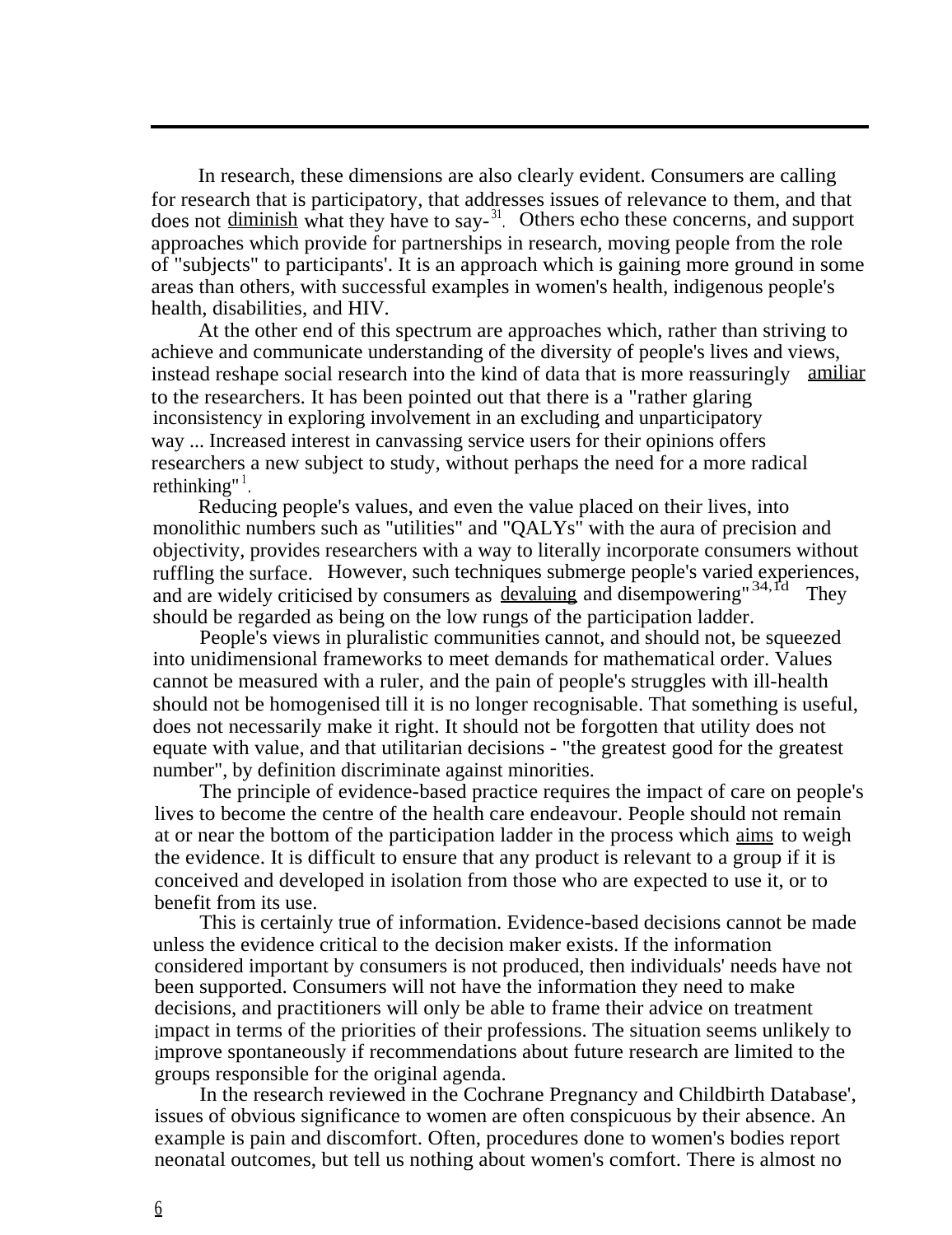research on relieving pain (such as backache) in pregnancy, little on pain after childbirth, and none on longterm consequences for women of pain relief in labour. There is nothing at all on pain after caesarean section, despite the operation's frequency, and the complexity of pain relief for breastfeeding women. The extent to which such gaps are pointed out by the Cochrane reviewers is inconsistent. Consumer participation should help to reduce such variability, and keep consumers firmly on the agenda by making it harder to overlook them.

#### **Who can represent consumers' perspectives?**

*It's important they know what it's like at our end<sup>1</sup> 6*

Many of the aims of public participation cannot be achieved without the direct involvement of people's voices and influence. Just how effective that involvement can be will be affected by the characteristics of both the representatives themselves and the environment in which they are working. It also depends on the goals. There needs to be some kind of balance of these elements to enable the process to function productively.

Take as an example a situation of a token consumer in a large group of professionals who are including the representative to satisfy a ritual expected of them. Their only concern is to proceed as usual, with as little disruption as possible. Some are hostile and contemptuous of consumer representatives, and some are vaguely curious about this unusual life form. If the consumer's only goal is to get information, a successful experience all round is reasonably certain.

Suppose though, the consumer was there on a mission to shift the attitudes and focus of the group, and with a brief to ensure public accountability. The goals are ambitious, but the environment is not only unsupportive, it is like a fortress designed to repel incursions. The consumer representative is obviously hopelessly outnumbered, and occupying the least influential position in terms of that group's power structures. With such an infelicitous environment and high expectations, the consumer would need extraordinary skills to get anywhere at all - and a lot of outside support to help counter the effects of constantly banging your head on a brick wall!

Anyone seeking to involve consumers needs to address these various elements, and not just who to add to the mix. Any evaluation of consumer involvement certainly needs to take these dimensions into account, from the point of view of both the consumers and the other participants. There is information from consumer representatives about the skills they need, and what aspects of their situation are helpful or counterproductive". Some of the most common pleas are for a supportive environment, skills development, and not being a lone consumer in a large group.

The authors of a recent Australian study cite a number of others from the United States, the Netherlands, and Australia which found that the influence of lay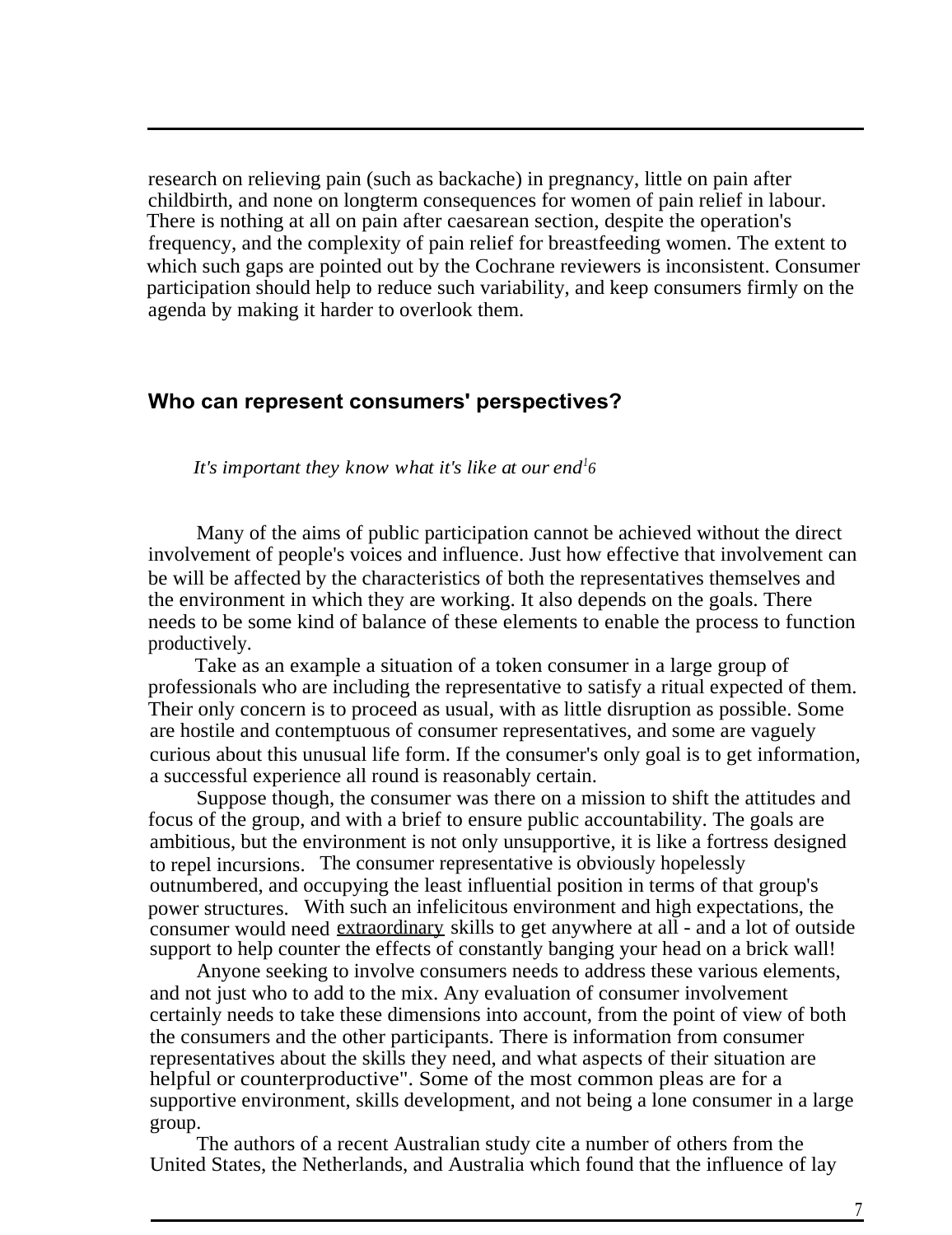members on research ethics committees is limited". Their own study found that both administrators and medical graduates were rated as significantly more active and more important than the other members, with lay members significantly less so. There was not much difference between self-assessment and the assessments by others. The authors concluded that these findings question "whether lay members can effectively balance any bias which medical, scientific and other institutional members may bring to the committee"". They make a number of suggestions, such as appointing experienced consumer representatives instead of just "lay people", and increasing the proportion and influence of their membership.

In Australia, a series of interviews with National Health & Medical Research Council (NHMRC) consumer representatives, committee chairs, and others found that the consumers felt marginalised, but the interviewees from the NHMRC "perceived consumer representatives to be powerful and astute members of the committees"'. Part of the difference in perception related to the difficulties and isolation the consumers felt as sole representatives, as well as their concern about not achieving more demonstrable change. The authors concluded that the consumers' feeling of powerlessness, "while considered groundless by fellow Committee members, remains reflected in a silence about many of their views and concerns at the top decision making level of council". One of the key issues was that those in the NHMRC saw consumers as one of many interests in committees, while the consumers' experience was of the rest of the group being from one interest bloc (that is, the medical/scientific community).

The question of the expertise of those charged with providing consumers' perspectives is a common theme through these studies. Together with the issue of representativeness, it forms one of the principal dimensions of the overall debate about who should undertake this role. In practice, consideration of "who" cannot be separated from an understanding of the goals participation is meant to achieve.

For example, if a goal is balancing perspectives, choosing a fellow professional is the wrong mechanism. Yet, to confuse the nature of the expertise required in this way is common. What is needed is expertise in consumers' experiences and representation, while a practitioner background is a distinct drawback, and often a disqualification'. There is evidence from a variety of areas that there is a significant difference in perspective between health care professionals and both the general public and patients". There are differences among health care disciplines`", but their perspectives set them, as a group, well apart from the people whom they serve.

Sometimes, individuals with professional backgrounds in health care are proposed as consumer representatives in an attempt to address the dimension of influence - particularly where the person will be in a token position. This is understandable, and can become a vital pioneering or evolutionary stage, but it is not ideal. In evaluating levels of community participation, that kind of situation has been categorised as the narrowest form possible".

Another variation of this is to appoint an "eminent" individual, with or without experience of the particular issues under consideration. Often in such situations the goal of those involving the person cannot in fact be called public participation: it is not a bridge to the community they are seeking, but rather one to power and/or prestige. For example, in the selection of hospital board members, "wealth" has been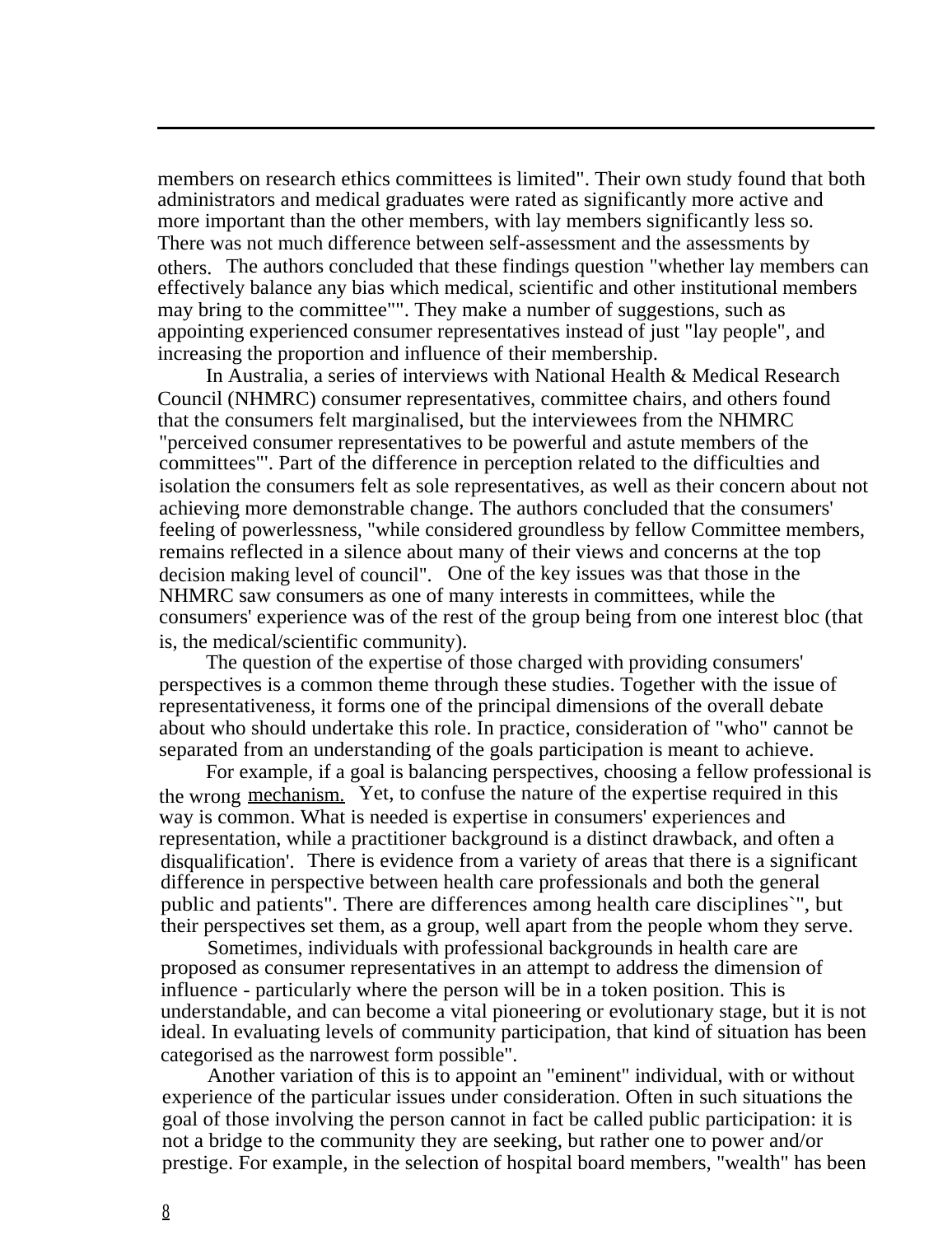member".

spelled out as one of the criteria for the "perfect board Consumer groups, too, sometimes do the same thing in their committees and campaigns, particularly with celebrities. It can play a vital role, but that role is not community participation.

Nor is the inclusion of "eminent lay people" a guarantee that the difficulties of unequal influence will be overcome when the environment is inaccessible and allows only one position. Such individuals have "confessed to feeling intimidated by committees made up of internationally renowned scientists and clinicians'. It would be better to ameliorate the powerlessness of representatives in other ways, such as ensuring strong outside support, and providing training and other backup. Most of all, it needs to be acknowledged that the problem largely lies with the environment, and that needs to be adapted if there is to be significant progress.

Another option sometimes chosen is to use social scientists who study people's experiences of health care. It is a perspective which should often be included in its own right, but it broadens the base of professional expertise rather than involving the community. The appropriateness of researchers speaking outside the confines of their research on behalf of the people whom they study is highly questionable, unless the community has designated them as their advocates.

In moving, then, to consider involving consumers as their own representatives, there are essentially two choices. One is to involve consumer advocates, and the other is to involve a non-aligned individual. I would argue that this can be the beginning of real participation, but it has a kind of hierarchy of its own. Moving from non-aligned individuals, through to advocates employed by institutional services, it is advocates from consumer and community groups (employed or otherwise) who emerge as the best community proxies realistically possible.

Non-aligned individuals and institutionally-employed advocates may be unable to represent a broad range of views. Advocates employed by an institutional provider may focus more narrowly on the group who use particular services, and their ability to speak out may in some circumstances be limited by their employment.

Non-aligned individuals would generally have a more limited access to others' experiences than would those involved in groups. Nor would they have the other advantages of group support, including the assistance of colleagues in developing ideas and keeping up-to-date. They may or may not have personal experience of the issues under consideration. This can add a further difficulty in perspective. Sometimes, there may not be a great difference in view between those who have experienced something, and those who can only hypothesise about it<sup>20</sup>. The difference can, however, be great'.

In the Cochrane Collaboration, a hierarchy of evidence is acknowledged, going from the randomized controlled trial down to the individual anecdote. Similar issues effectively arise in consumer representation. It is not that the "n of 1" is not important. Far from it. One person's experience can highlight problems dramatically, help identify solutions, and give life and meaning to ideas. However, while they can be balancing, they are not necessarily a good source of balance in themselves. The "n of 1" can be very compelling, but there are dangers in changing direction in response to only that.

Sometimes, there is no group, yet a start towards participation must be made. An individual in this position needs to seek a suitable existing network, or develop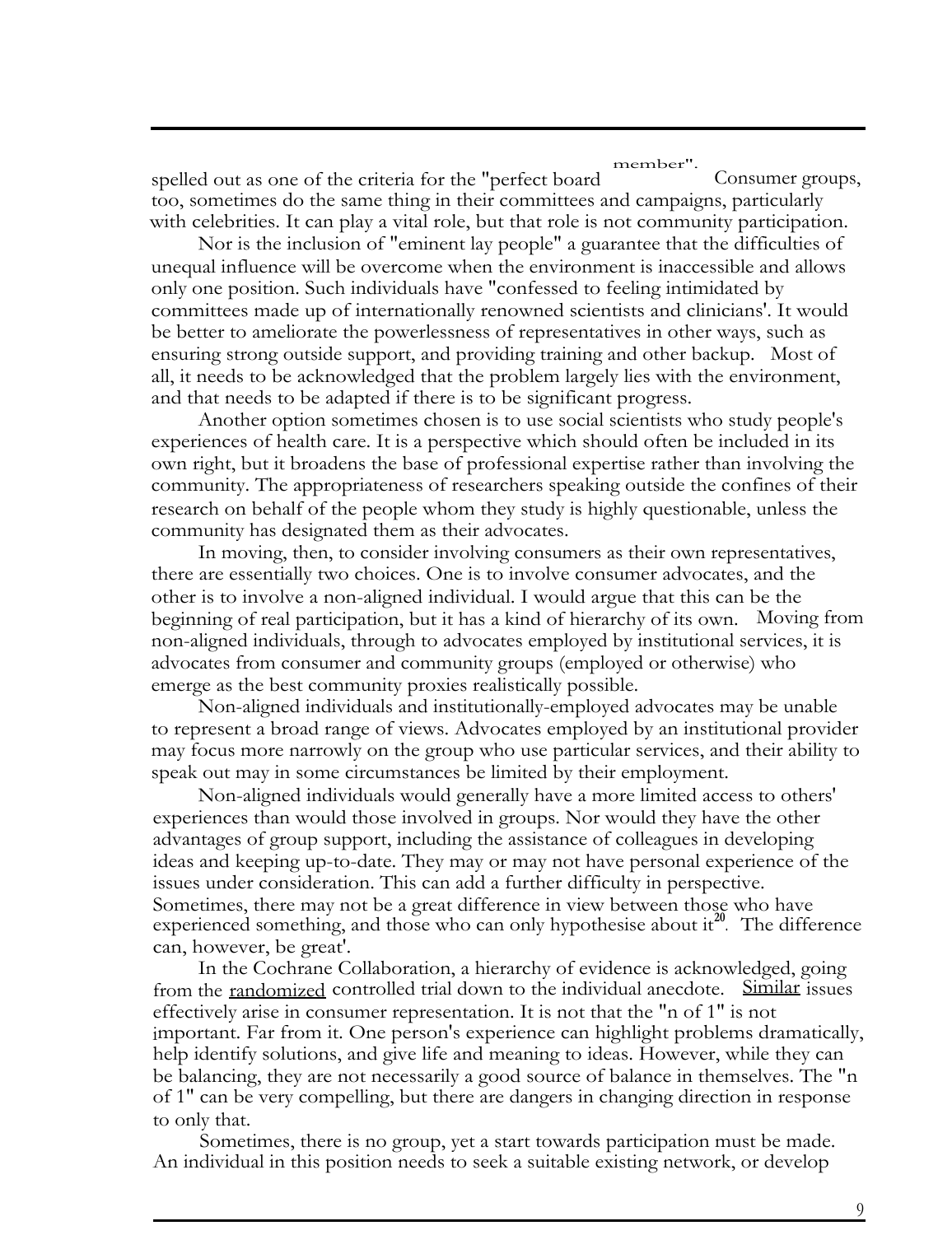one. Otherwise, they are unlikely to become a force for increased public involvement, or for community action. As they become immersed in professionals' interactions without a balancing involvement outside, there is a danger that they could come to share the perspective of those inside.

Consumer representatives' allegiance to their communities rather than to the cultural *mores* of the researchers' world is one of the reasons that they are more likely to "mention the white horse on the table, or the emperor's apparent lack of apparel"'. For some, this is welcomed as one of the reasons for involving consumer advocates in the Cochrane Collaboration: "Of course consumer groups, too, may have their own vested interests, agendas, and biases: but if you're trying to identify people who haven't got vested interests in distorting information about the effects of health care, then surely it must be sensible to turn to patients" **<sup>28</sup> .**

The issue of accountability outside the group is often a controversial aspect of public participation - so much so that while for some it is a reason to support the concept of consumer involvement in research, for others it forms the basis of oppositio'. Yet, the controversies over interpretation of data do not exist separately from the often political debates that feed them. For researchers, concern for maintaining group cohesion in these situations may ultimately prevail. How such controversies are dealt with and brought into the public domain needs, however, to be negotiated with the public interest paramount.

Another concern frequently expressed is that consumer advocates' accountability to possibly sectional and unrepresentative interests may limit the value of their contributions. While this is sure to occur at times, it does not outweigh the advantages of group support in general. Rather, it supports the argument that public participation should be as wide as possible, supplemented by research into the views and experiences of people living in a variety of situations. Having said that, there is at least some evidence to suggest that while consumer advocates' views may not be identical with those of the general public, they are similar". The differences between consumer advocates and other consumers, it would seem, are much smaller than those between the community and professionals.

At its heart, this is an issue about equity in decision making. It is one that consumer advocates should be concerned to address themselves'. It should not, however, be their responsibility alone. A concern for equity should be at least as high a priority throughout the Cochrane Collaboration as the interest in effectiveness and efficiency.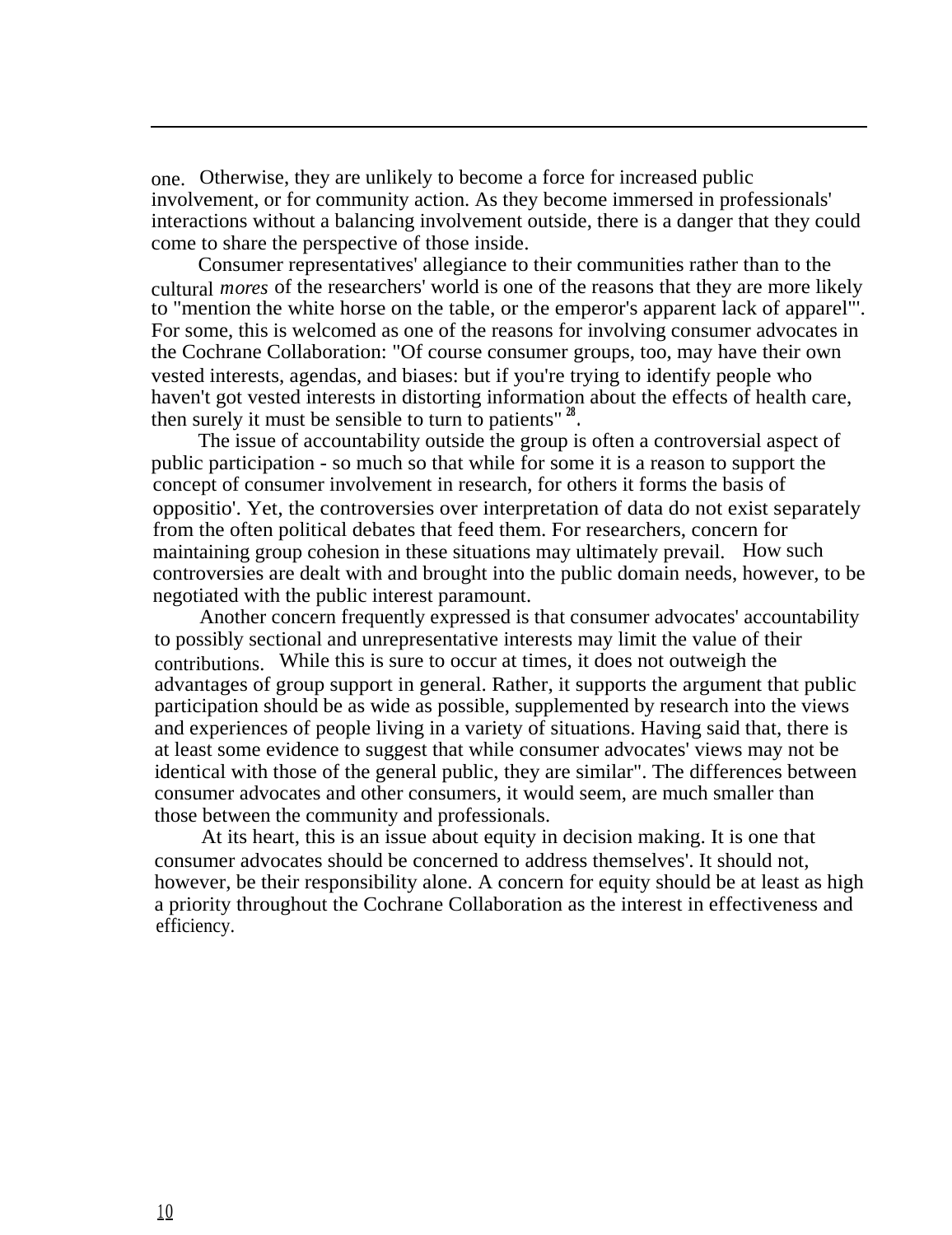#### **Consumers, users, patients, sufferers ... or people?**

*The traditional concept of a consumer was narrowly defined to someone who chose and purchased a product in the marketplace The emerging notion of consumer is much broader.*

There is no universal agreement about the words meant to specify the people who use, or are meant to be served by, health care. Each of the options has positive and negative attributes, and all attract controversy. The debate is fuelled by the fact that this is not just an argument about words, but about ways of seeing and portraying people and their relationships with the health care system. In short, each word has ideological baggage weighing it down.

At that point in an unwinnnble contest over language, there are essentially two options: to invent a new term, or to settle on a changed meaning of an existing one. Some people have opted for coining a new word or term, but this seems unlikely to achieve much other than confusion and occasional disbelief. The latter was my personal response to a suggestion, for example, that pregnant women be called "maternents".

Other attempts to encapsulate preferred concepts in a name have resulted in phrases which are clumsy to use, such as "partners in health", "producers of health", and "co-producers of health". Even if there was no debate on the concepts, these seem unlikely to catch on, and would be meaningless jargon to most people. There are also terms which I wish had never caught on, but are widely used in some areas like "clients" and "customers". These are not often put forward or seized on by the people themselves, although there are some who like "client". Some people like to use "citizen" or "tax-payer", but citizenship is not extended to all the residents of countries, and many people do not earn enough money to pay tax.

Internationally, the terms most commonly used by community groups to identify themselves are "consumers" or "people" (generally when qualified in some way such as "older", "with disabilities", or "living with AIDS"). The terms "user" and "patient" are less popular. "People" is by far my favourite, but the need for accompanying words to clarify exactly which people are meant makes it clumsy to use. Putting just "people" in phrases such as "people's representative" and 'The People's Network' is going to sound nebulous and a touch grandiose to some.

While the term consumer has overtones of a type of commercial relationship which is problematic in health, the meaning has been broadened as it has been claimed by consumer movements worldwide to describe those who use, are affected by, or who are entitled or compelled to use services". Even if, like all the other options, it is disliked by some, it is widely recognised, and easy to use.

In some areas, people have begun to favour the term "user", but that is not internationally recognised, and is unlikely to overturn the popularity and acceptance of "consumer". It implies, even more so than does consumer, that what is being discussed is people who actually use the service. Often, the largest consumer issues are around those who do not have access to a service, or whose "use" is involuntary,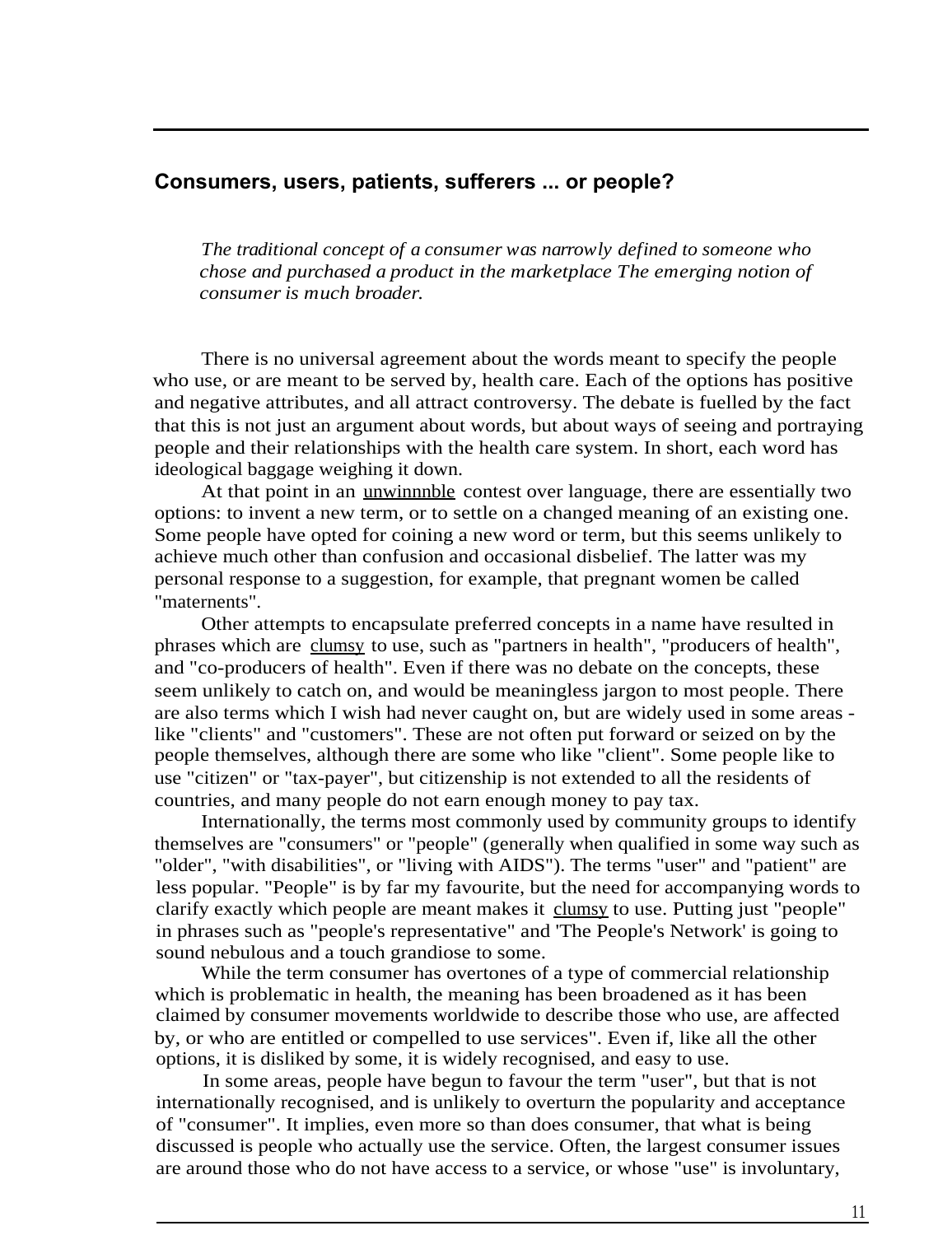for example. In many communities, "user" is also more narrowly applied to the use of drugs, particularly in mental health and addiction.

Some still use lay people" and "patients", but their use is derlinin! and they are strongly opposed by many consumers. Other consumer groups in specific areas prefer particular terms, such as "user" and "ex-user" (in benzodiazepine-user support groups, for example), and "survivor" (of mental health services particularly). Some still use "victim" and "sufferer", but these are also quite widely rejected.

There is actually no need for a single uniform term for all purposes within the Cochrane Collaboration, although where workable, words such as "people", "men", "women", and "children" are preferable. Non-human terms such as "subjects" and "cases" should be avoided. To differentiate between people "using" health services and those using reviews or software, it would be helpful to reserve the term "consumer" for the first, and "user" for the latter.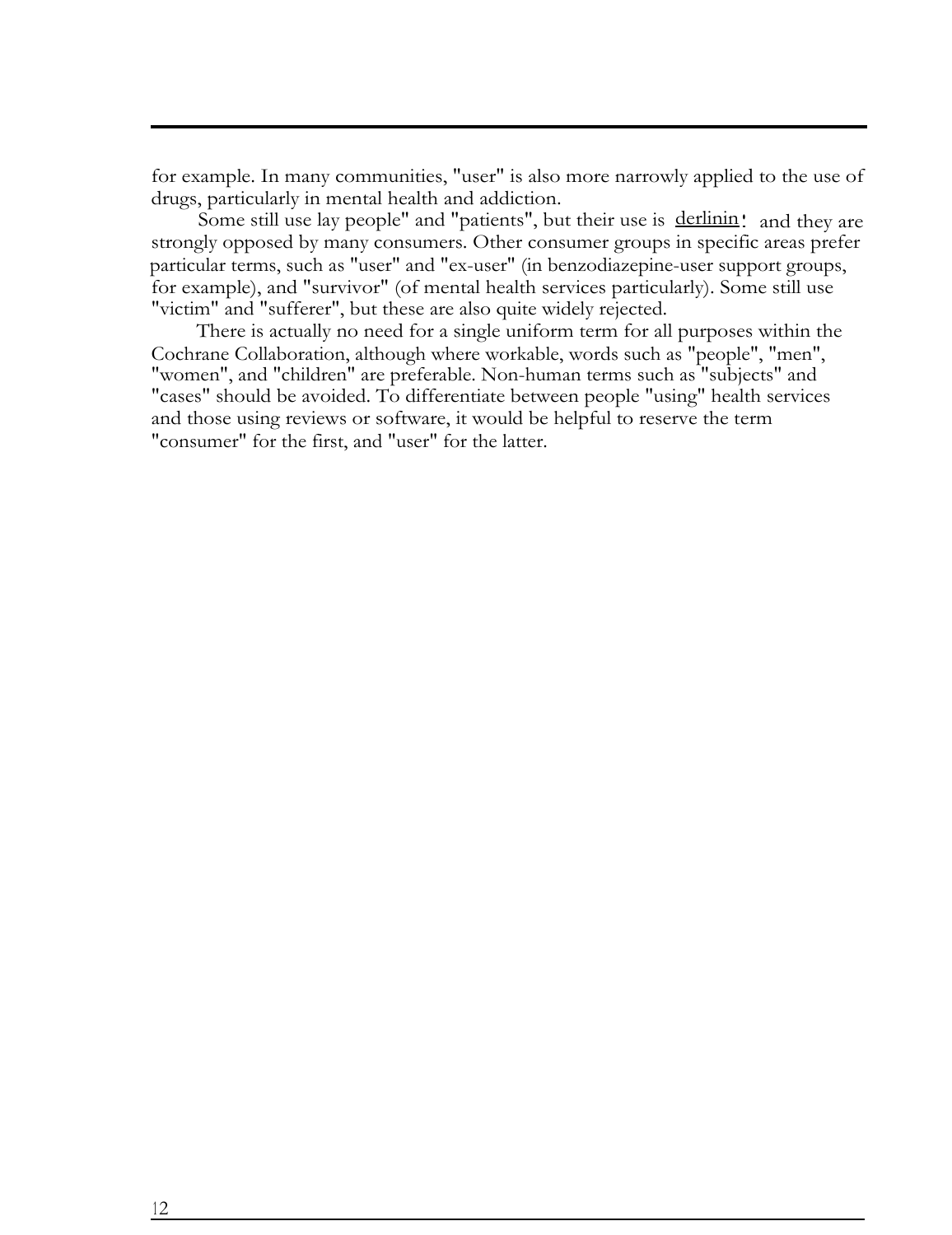## **Making the Cochrane Collaboration Accessible to Consumers**

#### **The thin edge of the wedge**

*I've always wanted to just stand up and say I think we could do it differently"*

The pioneering end of consumer representation is not an easy place to be. Some things make it harder, and having impenetrable information and decisions whiz past you is one of them. The areas of specialised activity involved in the Collaboration's review process present enough barriers to consumer involvement in themselves, without the complications added by descriptions only being available in an extremely technical English version. Consumers will not be the only ones to benefit if the Cochrane Collaboration makes its products and workings easier for a broad range of newcomers to understand.

One of the first priorities for the Consumer Network must be the preparation of materials describing the Collaboration, randomized controlled trials, and systematic' reviews for consumers and community groups. These could be adapted by consumers in different areas, and made available through Cochrane centres and groups as well as consumer groups. All parts of the Collaboration, though, need to keep review users in mind, and not allow themselves to spin too far off into new forms of technical jargon.

"Ensuring access" means making information both comprehensible and available to others. These two elements need to be of equal concern. A rush to make reviews available without full concern for balanced content has inherent dangers. One of those is the extent to which such a process could exclude consumers, as "the efficient delivery of undigestible quantities of information leaves the public little room to be more than a spectatorn**<sup>31</sup>** .

Making sure reviews encompass people's needs and concerns will be more difficult if consumers are left only to tinker around the edges of others' essentially completed work. It will be especially difficult in the Cochrane Collaboration, where many researchers' rhaims of objectivity in their analyses suggest that they are unaware of the value-laden elements of what they do at so many steps along the way. Consumers and professionals may well see "threats to validity" in completely different places. As consumers point out, this raises "significant methodological issues for us, because we may be expected to justify ourselves by rules and ways of working, which we are actually **railing** into question<sup>"</sup>. a t]d n d c n o C p b w ■

г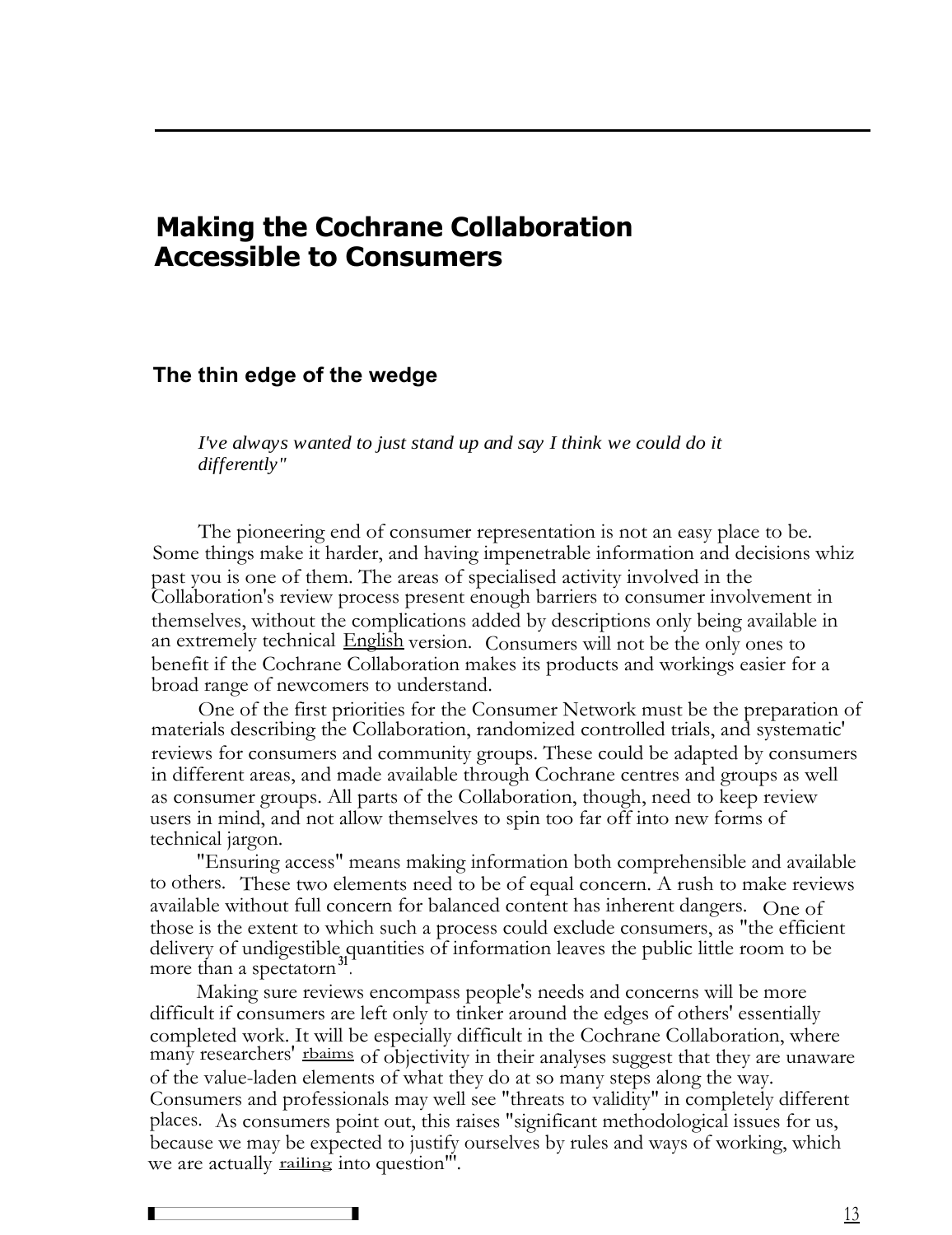For consumers, particular problems also arise in structures where they are systematically placed in a minority position. That experience is a difficult one: "Being in an unequal position can leave you feeling demoralised'". There is an obligation on those in the majority to be inclusive rather than exclusive, and to seek to appreciate consumers' expertise and experiences rather than to expect conformity. And while in some instances a sole consumer representative might be a reasonable option, in others where the group is larger, a greater proportion of consumer places may be essential.

If there is a disheartening load on one individual, effective participation is severely compromised. Maintaining balance becomes inordinately difficult, and the experience can feed apathy or paranoia Neither is constructive. Support from consumers outside can help keep things on track, but sometimes real progress will only be achieved when a better balance is achieved. Better balance lies in forms of partnership rather than tokenism.

#### **Clashes of culture**

*'I've been through the university you know!" 'Yeah! Pleasant stroll, isn't itn "*

Professionals and researchers have a culture of their own, and so does the consumer movement Individual communities within those areas vary too. Cultural diversity adds richness and depth to decision making, but it means that people need to become accustomed to each other, and to other ways of acting. That kind of understanding comes from ongoing relationships. For researchers, it cannot come from sporadic forays seeking isolated responses, or from reading papers which enumerate "utilities".

Getting to understand their own and others' situations is what people in consumers' networks do. Making consumer advocacy and self-help groups work involves a lot of mutual contact and support, understanding and negotiating gulfs in viewpoints, and developing collective action. People who achieve it are spending a lot of time hearing what people want, and living and sharing in the consequences when people are hurt by illness and by others' efforts to help them.

The expertise acquired in this way can make a vital contribution to attempts to improve people's lives and health care. As consumer advocates represent the people at the sharp end of the scalpel, though, they often have to convey people's urgent needs for improvements in systems of care. People get hurt by health care practitioners, albeit unintentionally. It will not always be comfortable for those driving the system to be vividly confronted by that. Researchers need to learn how to cope with this rather than reject it, and find ways in partnership with advocates to translate ideas and concerns into constructive action.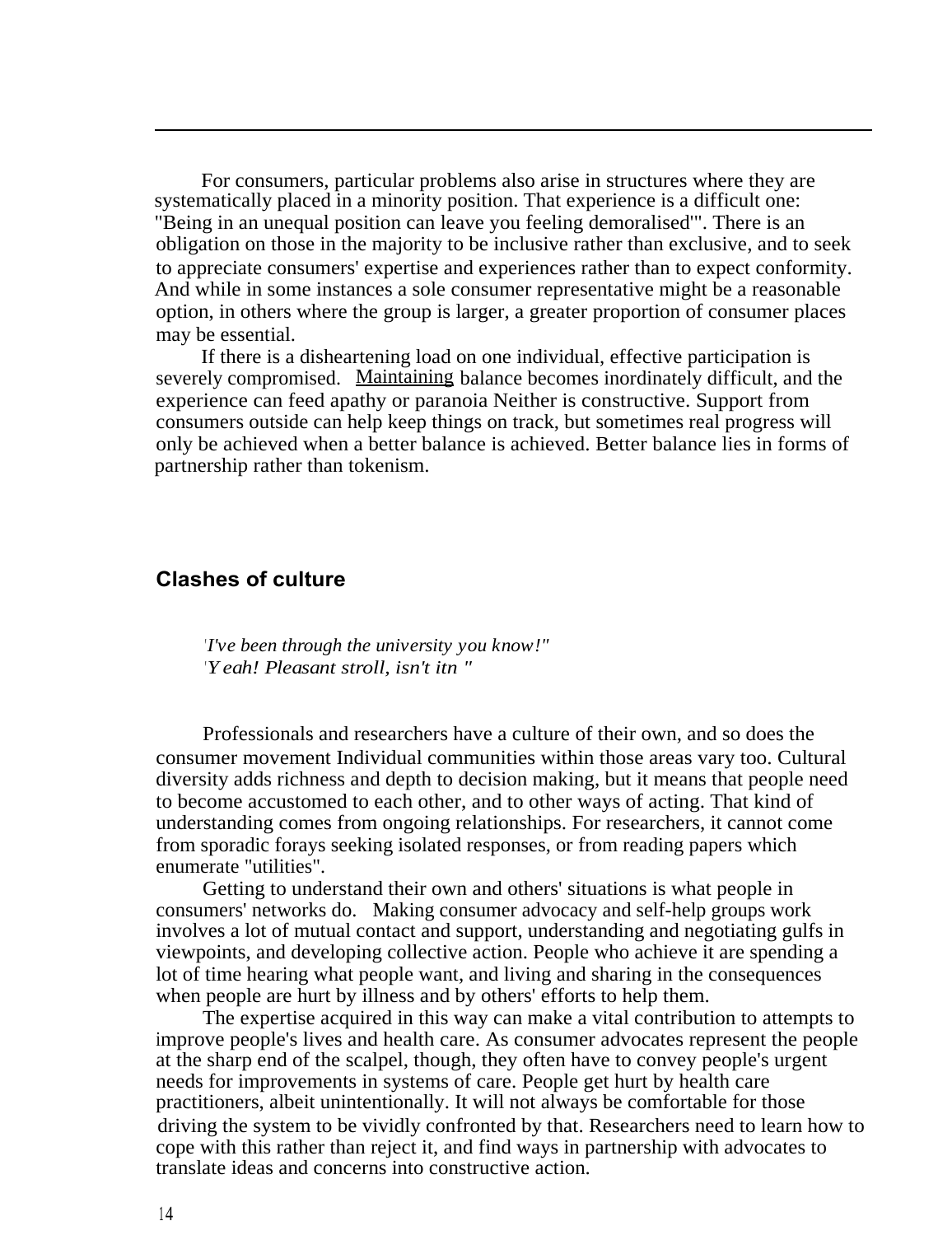The Cochrane Collaboration has also already developed its own distinct culture, which adds further layers of complexity. Some elements of the Collaboration's emergent ethos contrast sharply with aspects of consumer movement philosophies, and are likely to be ongoing sources of friction. For example, "ensuring access" is a principle for community groups which invokes notions of equity and inclusion. That should translate into always trying to envisage the response to the call "Hands up who's not here". It is an active concern for addressing what researchers would call "self-selection bias", with an acknowledgment that this does, indeed, affect judgments and the priorities of decision making groups.

In the consumer approach, removing barriers to participation therefore becomes a goal. This is in stark contrast with the Collaboration's statement in its *Handbook* that, "the disincentives that confront those who are wondering whether they should become involved are a useful screening test in themselves"". This should certainly not characterise attitudes in the Consumer Network, and this difference in philosophy is sure to stimulate many arguments about the consequences of exclusion and elitism in the Cochrane Collaboration.

Barriers to participation are generally major issues among consumers, who can feel them quite acutely. A consumer group has pointed out that this gets stressed in times of worldwide financial stress, and is inevitably magnified for people who are "often on the fringe, or on the outer, of politically influential systems". Issues around feeling valued rather than disregarded, get tangled together with resentment over costs, and can easily contribute to people feeling exploited by professionals. It can also be humiliating to underscore differences in status by having to ask for access to things like information, phones, and reimbursement for out-of-pocket expenses which have not been offered.

There are also quite significant differences in access to resources for consumers as a group. While this is a curse for professionals as well, it seems to me that quite different orders of magnitude are operating. Many researchers will feel underresourced in comparison with other professionals, but they will be perceived to be very well-resourced by non-professionals and people from communities that are less well off. For some consumers, such as those in reasonably well-funded groups who may even be employed as advocates, the situation is similar to that of professionals. In fact, sometimes it may even be easier for them to participate.

However, for individuals where health care is irrelevant to their livelihood and days of participation may mean losing pay, the situation is different. "Barrier to participation" means something else again for people who have other burdens with which to contend. Take for example this description of what one consumer group means when they speak of hurdles in getting to a meeting about research: The least disabled one drives to the second most disabled one, and they drive together to the most disabled one - and even the least disabled had polio and has only one lung plus osteoarthritis!"

In Australia, Aboriginal communities have clearly identified the cost of participation as an issue of ethics for researchers. They argue that in considering the costs of projects, researchers need to count in the costs of all their co-investigators, not just the professional ones. They also point out that "compensation" should not necessarily be seen as an issue just about money, stressing the value placed by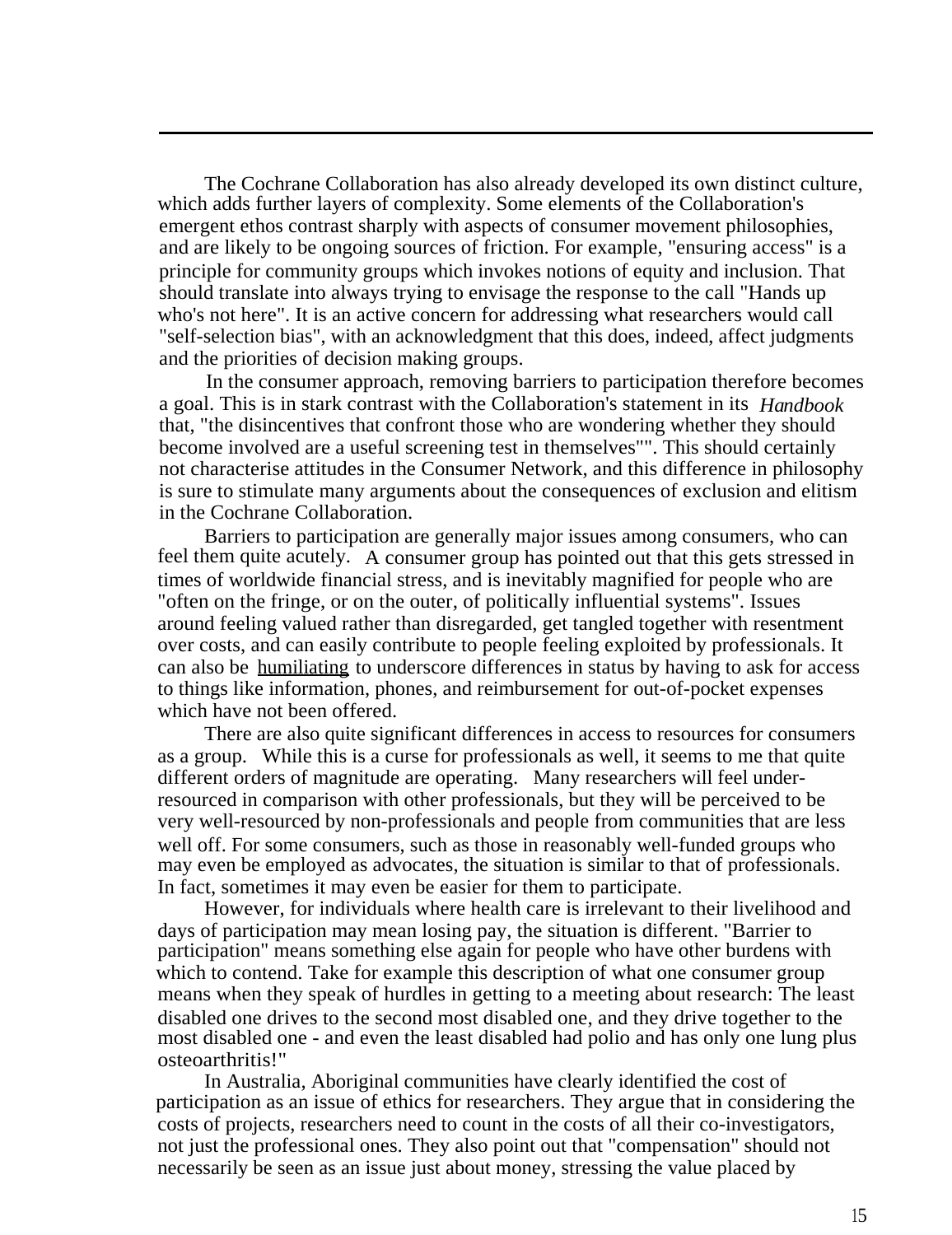communities on transfers of skills and knowledge'. People in the Cochrane Collaboration need to think through what contributions should be paid for, as well as what forms of assistance they could offer volunteers. While most of the work in the Collaboration is being done by professionals volunteering their time, for consumer advocates, this is likely to be yet another layer of volunteerism on top of their already unpaid community activities.

Identifying resources to support consumer participation in the Collaboration also needs to be a priority for the Consumer Network. Consumers need to make the most of suitable funding opportunities, and try to move past some of the worse aspects of the "poverty consciousness" which can inhibit many of us. This is not to say that there are not real barriers to funding consumer participation. I eventually had to give up trying to find funding to cover the full costs of my undertaking this Fellowship for the Cochrane Collaboration. As a consumer, I found myself ineligible for funding almost everywhere I turned. In one place it would be because I had dropped out of high school and had no degree. In another, I would be ineligible because I was not employed in the health field, and so it went. I wasted time and cash I could not afford on this fruitless search. Funders' attitudes need to be changed, and other types of funders need to be found.

One of the other great differences between the emerging culture of the Cochrane Collaboration and that of consumer advocates is time allowed for debates and decision making. Considering broader views and consulting with consumers takes more time than others may be used to allowing. There can, indeed, be a direct conflict between ideals of policy development and efficient administrative processes'<sup>31</sup>. The goal of quick decision making can be achieved at the cost of proper consideration and consultation. Sometimes, people need to take time to consider whether they are "doing the right thing, doing it the right way, or ought in fact to be doing something else"'. Yet, speed is in danger of being endowed with some kind of inherent value in the workings of the Collaboration, as an academic culture seeks to race onto the information superhighway. It is important that people do not get lost in the rush.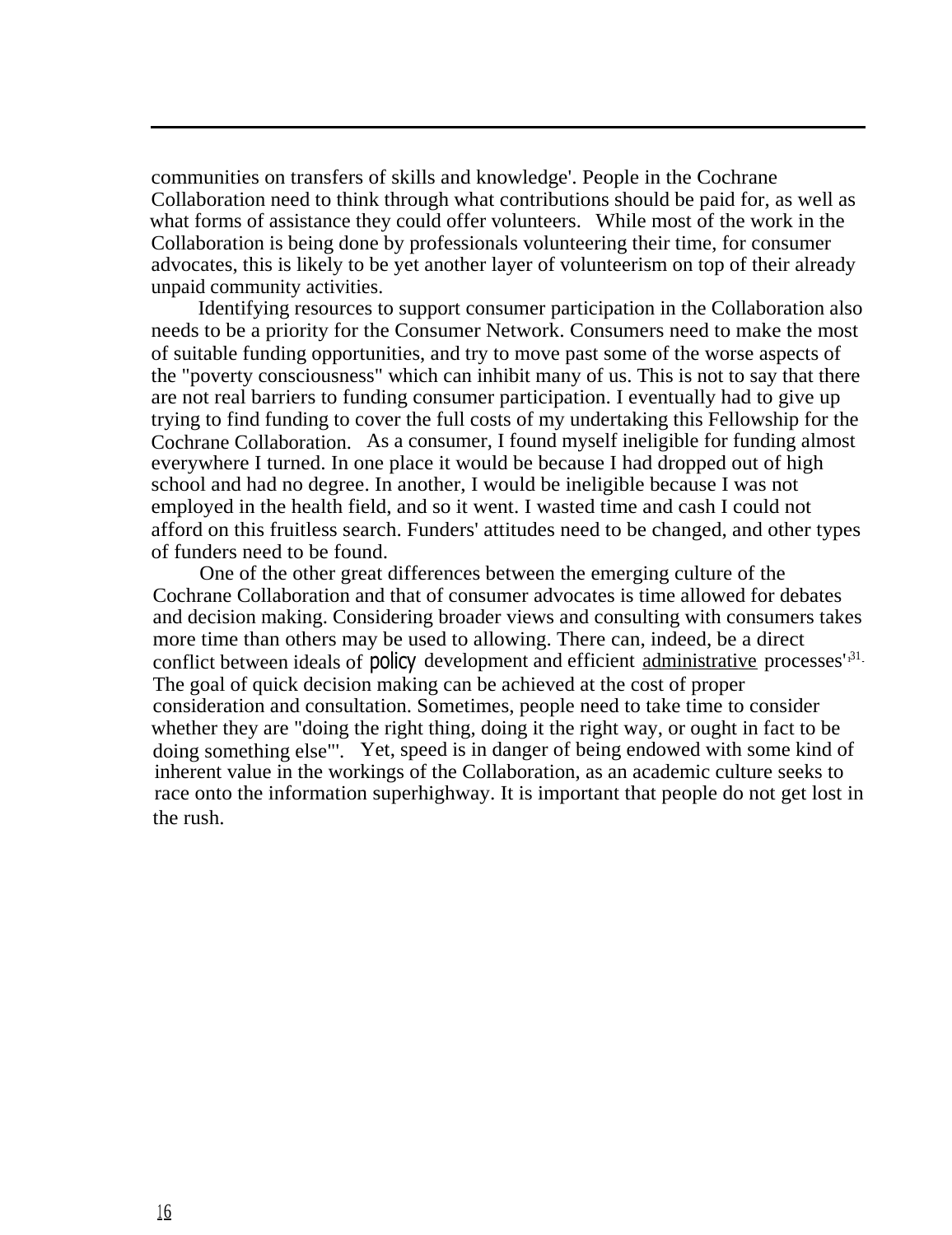#### **Participation and electronic ghettos**

*The technology can be compared to a car. Some people are driving some people are along for the ride, but a lot of people are naming behind and as it speeds up they get left further and further behind'.*

Electronic communication and computer-based information are integral features of the Cochrane Collaboration. In fact, the organisation is in many ways being shaped and defined by its reliance on these technologies. We hear a lot about its undoubted advantages, and the promises it offers for the future. For some, indeed, the future has already arrived. The advantages, we are assured, will trickle down, and everyone else will catch up sooner or later. They just have to get a modem, and the world will be theirs as well

There is still a lot of patience in the Collaboration for those of us who are a little more techno-challenged, but there needs to be more discussion of the negative implications of putting so many of the organisation's eggs into the Internet basket. (The Internet being an international computer network.) The positive potential of electronic communication is indeed great. For those who are actually on the Internet, sending messages and information barrelling down the information superhighway is cheaper than any other form of international communication (for now at least). There is no comparable way of getting access to such a vast amount of information. There are a lot of people who already have access: between 22 and 30 million, and booming".

Most of the people I know are not in that group. That, of course, is not surprising. It may be cheap once you get there, but getting there is prohibitive. Internet use, while growing, is still restricted to particular parts of communities. Although there are few concrete data on Internet users, some things are clear: there is an over-representation of people from academic institutions, and they are mostly men<sup>u</sup>. It is estimated that only 10% of those on the Internet are women, and that those 10% use it less than the male users do'.

Basically, when it comes to the electronic information "haves" and "havenots", there are three major biases: income (high), gender (male), and age (young). That profile does not reflect the largest demand for health care, or information about its effects. For example, monitoring of health information services in the UK and USA "indicates with remarkable consistency that callers are predominantly female by a factor of 3 to 1'. That is partly shaped by the technology of those services: the ractor of  $3.601$ . That is partly shaped by the technology of those services, the plain old telephone is more widely used by women than men<sup>u</sup>. However, women are also disproportionately the health carers in most communities, and may remain for some time at least the people most commonly seeking independent sources of health information. They do not seem to be embracing databases and superhighways.

Predictions about patterns of adoption of new technologies are notoriously unreliable. In the early stages, over-enthusiasm from the converted is common. Consumer advocates are questioning, however, whether totally disembodied and depersonalised systems of communication will ever achieve the kind of popularity some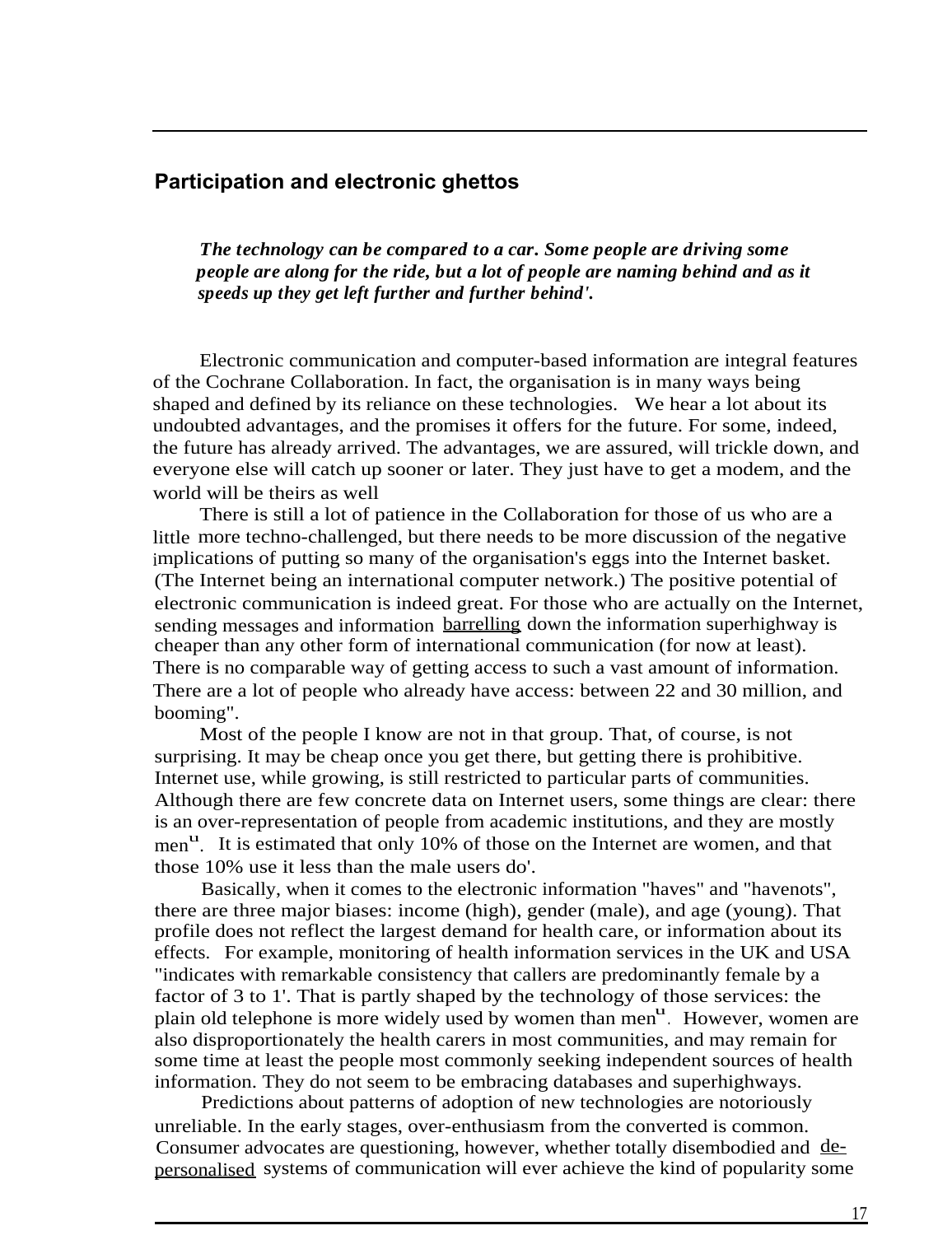proponents of the technologies claim. While some people stress increasing demands for more and more information, others point to at least some "signs of overload of both content and technology"".

Leaving aside the issue of how many of the world's people will ever get onto the superhighway and start consulting databases for information, it is likely that at least some community groups will get there, and benefit greatly. It will not, however, be a way for them to communicate with their members generally. The Consumer Network will not be able to rely on electronic communication, as the costs of the consequent exclusion should be too great for a group of consumers to accept. Nor could it afford to neglect the opportunities provided by the technology. The dangers of increasing gaps between the information rich and poor suggest a dual role for consumer advocates: helping as many people as possible to get to the inside, and trying to ensure that the information needs of the people outside remain an equal priority. It is important that in the Cochrane Collaboration, the concept of "access" does not have the silent coda "for those on the Internet".

#### **Consumers and the Collaboration's structures**

*Now for the discussion on human existence, popular culture, genetic engineering, current consumer price index analysis, and what's happening around the planet, it's over to our community rep!'*

Expectations of consumer participation can occasionally be excessive. The effort and expertise required to focus on consumers and engage the community are often underestimated. In some areas, this is going to be a long slow process, but without it, consumer contributions to developing, improving, and using the results of reviews will be hampered. It is not enough to just produce reviews, and wait for spontaneous consumer input which may or may not arrive. As in any area of consumers and health care, a lack of complaint does not necessarily signify satisfaction, or that an issue is not considered important. Sometimes, the message has not been directed to the people who would respond, there may not have been enough information, or people believe putting in the effort would be futile. Being invited to contnbute, and knowing that someone will be receptive and responsive, are two entirely different things.

Lots of guidelines for community consultation have been developed, and there are also excellent resource materials for involving consumer representatives. It may be helpful if the Consumer Network and Cochrane centres could direct people to materials which could be useful locally.

The Collaboration's review groups needs a strategy for meeting people's needs through the various stages of developing and using reviews. They need to identify individuals who will be responsible for considering consumers' perspectives, but they should not shift too great a load onto one person's shoulders. The strategy should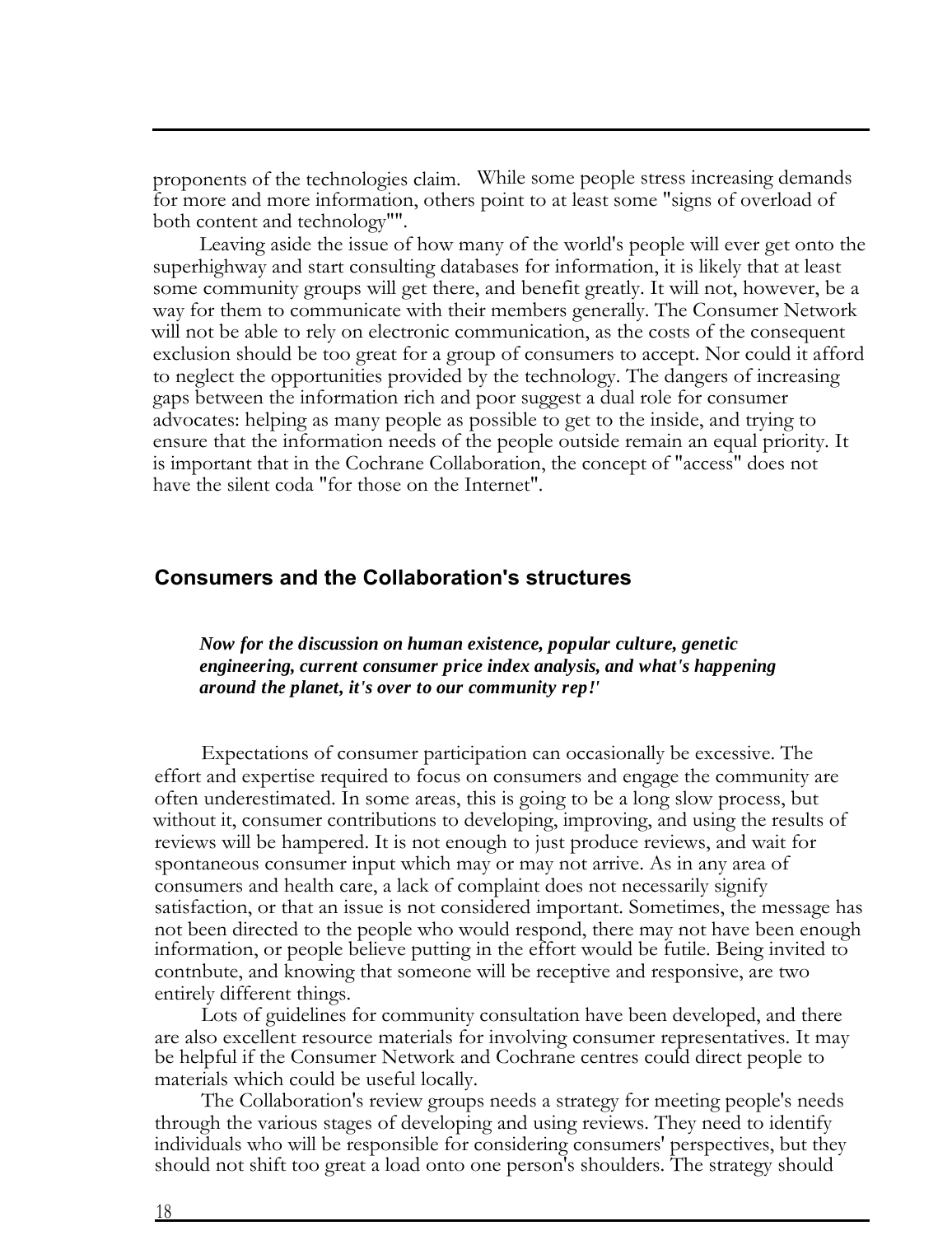ideally be developed with consumers, and consumer representatives themselves need in turn to be involved with, and accountable to consumers.

A review group's processes should incorporate consumers in representative and advisory roles, as well as mechanisms for reviewing literature on people's views and experiences. Consumer advocates and groups should also be identified for consultation and liaison, in conjunction with the Consumer Network. Review groups might also consider subscribing to some relevant consumer group publications, or entering some kind of publication exchange.

Similar strategies should be developed by the Collaboration's fields. In some cases, the fields will constitute a brief for a population group, such as older people. A significant level of consumer participation is then called for from the outset.

The Collaboration's methods groups seem more complicated. Some will be very important to consumers, and consumer involvement will be essential. In others, which are dealing with issues that often become more remote from consumers' areas of interest, involving consumers may pose more difficulties. There may also be issues around which the Consumer Network itself may initiate methods groups. Certainly, any area directly related to methodologies in assessing consumers' views would need to be developed in conjunction with the Consumer Network.

In many ways, Cochrane centres and the Collaboration's Steering Group are a little simpler. An early decision of the Steering Group was for Cochrane centres to have steering committees, with consumer representation. I have been acting as consumer representative for the international Steering Group. In future, the Steering Group's consumer representatives should be nominated by the Consumer Network It will be important for there to be proportionately more such "seats" on that committee, as a lone position is difficult to sustain at that level in an international organisation. I would also hope that the Cochrane centre steering committees move towards additional consumer involvement.

The Consumer Network, with the Cochrane centres, will need to facilitate liaison between consumer representatives locally and internationally where possible. Individuals throughout the Collaboration need to notify the Network of consumer contacts and groups, to help develop an extensive directory of potentially interested consumers internationally.

The Consumer Network itself is envisaged as a broad coalition of individuals and groups concerned with public participation in the Cochrane Collaboration. (The proposal for the Network is an appendix to this report.) There is already sufficient interest and support to get it started, and its initial shape and focus will be determined through 1995. As its membership base grows, it should be able to provide a base of support and additional lines of accountability for consumers in the Cochrane Collaboration.

The evolution of consumer participation within the Collaboration's activities and structures will depend on widespread commitment. Progress will often be slow, although there could be areas and periods of very rapid growth. As strategies and various models of participation are initiated in the Cochrane Collaboration, it seems a good time and place to initiate documentation and evaluation of these activities. Consumer involvement in the development and use of research, after all, holds one of the keys to getting the most out of information about the effects of health care.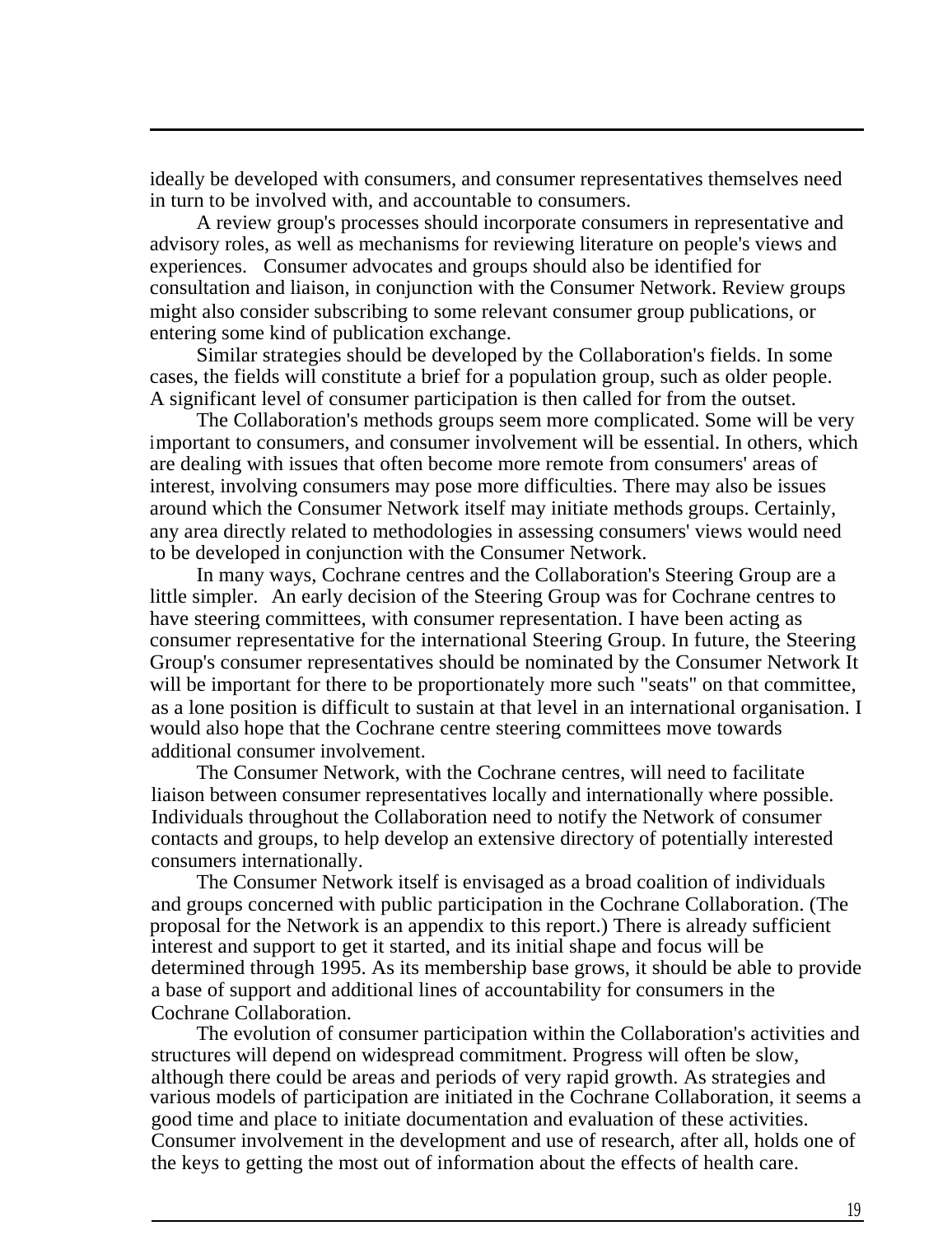#### **Consumer involvement in research**

*I should like to feel I could persuade researchers of the priority of the moral claim that people have to a say in research about them'.*

There is a kind of closed circuit that can keep the public at arm's length from the conduct of health care research. Much of the research community actively seeks distance from people in the name of objectivity, and does not try to make their work accessible until the point where they want action on results. Further, "obscurity has somehow set the tone for all levels of scientific work, thus making any sensible intervention by the citizenry virtually impossible". The fact that people are not informed enough about research then becomes another argument to justify more of the same. Both researchers and consumers who want this to change can find it hard to find a place where they can break the circuit.

The review of accumulated research is one good place to start. Seeing reviews can both inform people, and offer them a way to systematically address gaps in understanding and research. Working in partnership with consumers in one activity can provide a foundation for joint work in other areas as well. Similarly, encouraging consumer involvement in other areas will also benefit the Cochrane Collaboration.

Many consumer groups around the world undertake health research themselves". It is a trend that researchers should welcome and support, both for the unique information that can result, and because of the potential this has for shifting balances in the research world.

However, the extent to which consumer groups place research as a priority in their activities varies. For example, a study of advocacy groups in the United States, the United Kingdom, and France found that research was a priority in cancer groups, while education and prevention were of greater concern to groups concerned with HIV'<sup>0</sup> . Getting access to quality care, though, was the highest priority in the United States and United Kingdom for all the groups. In the face of urgent immediate needs, getting people whose resources are already stretched to take time out for research issues can be difficult Encouraging other consumers to consider the important opportunities which the Cochrane Collaboration presents will be vital, particularly for the Consumer Network.

Some consumers, too, have become disillusioned to say the least with research. It is one of the consequences of being the subject of so many data raids that yielded little value for the public. As one consumer has put it, researchers "take, take, take and give nothing back"". The concern that research has so often been disheartening is widely expressed by consumers"' . It needs to be addressed by "research which gives people information as well as seeking it"', and a demonstration that relevant information and products for the community can emerge from the research enterprise.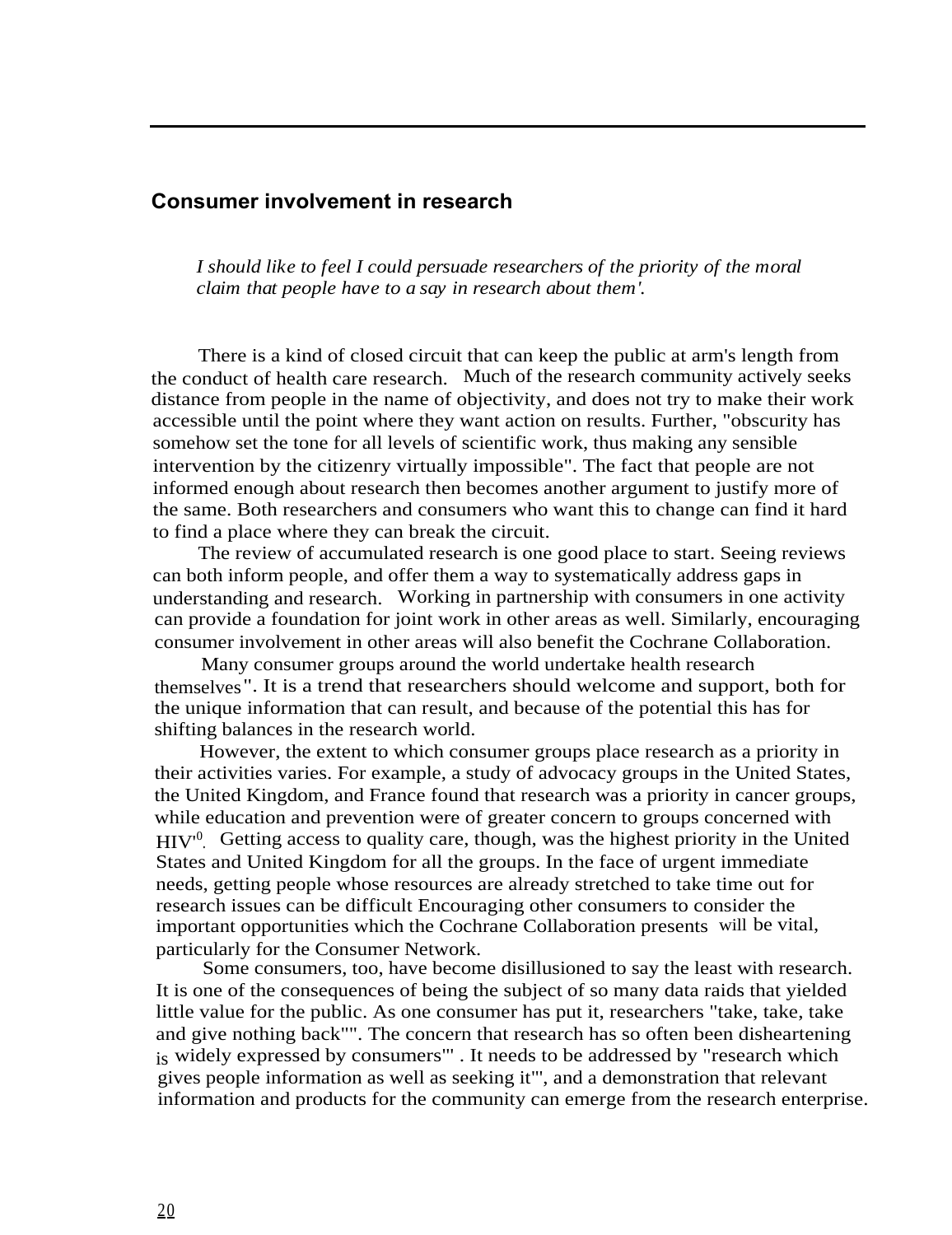Both researchers and consumers stand to gain from a new kind of partnership and the sharing of knowledge. This report began with Bacon's statement that this is an issue of power as well. It has been pointed out that Bacon suggested a world where senior scientists "would decide in secrecy what to do with the new knowledge and how much to tell the population at large...Bacon opted for secrecy and manipulation in the best interests of the public<sup>"31</sup>. That model has in practice characterised much of the health research field, but it is not in the public's interest.

In choosing instead a more participatory path to knowledge, researchers can benefit from wider expertise, and be reminded constantly to put people and their needs first. Partnership with consumers in research, as in health care, is essential. The priorities of the Cochrane Collaboration, after all, are ones which would be shared by many consumers. They have been for a long time. Fifty years ago, many people's hopes for health care and participation were summed up by a woman responding to one of the Australian National Health & Medical Research Council's first community consultations:

*We desire to express our personalities in our own way, we desire obsolete customs eliminated; and certainly we desire a voice in our own destinies".*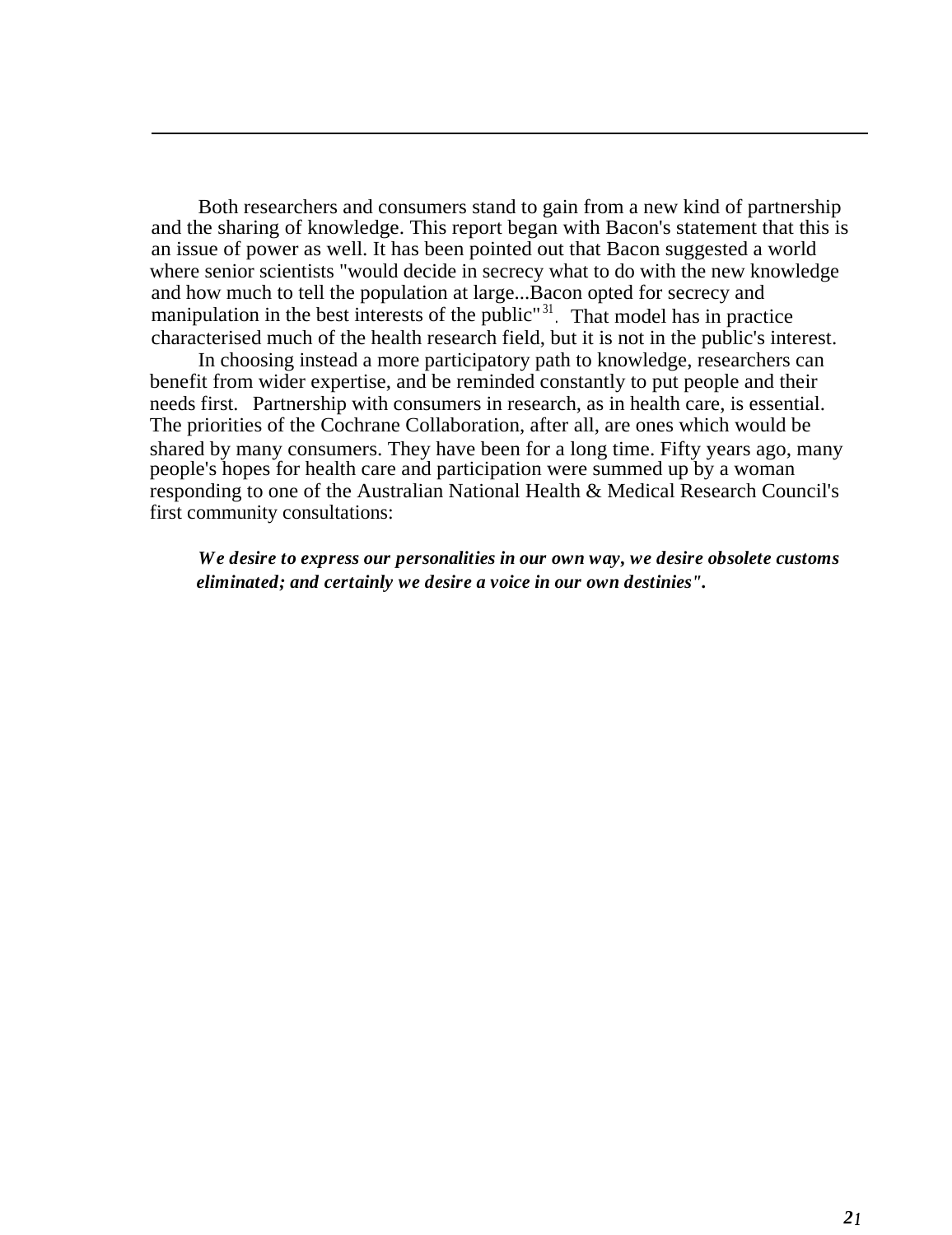### **APPENDIX: The Consumer Network**

The Cochrane Collaboration's Consumer Network is envisaged as a coalition of consumers and their organisations. There is a commitment by consumers in Australia, and some resources for supporting the development of the Network through the Australasian Cochrane Centre.

The basic *aims* of the Consumer Network will be to:

- help foster an environment within the Collaboration which encourages and facilitates consumer input; and
- promote consumer groups' participation in, and use of, systematic reviews of the effects of health care.

*Roles and activities* of the emerging Network will be to:

- identify people with an existing interest in this area, primarily by canvassing the consumer organisations where they are likely to be involved;
- produce and distribute information to encourage greater awareness of, and participation in, the Cochrane Collaboration by consumer groups with an interest in health;
- in conjunction with Cochrane Centres, foster liaison between consumer representatives in the Collaboration;
- encourage the increasing development among consumers of skills in critical appraisal, in using the databases, and in research generally; and
- conduct, coordinate, and encourage reviews and research related to consumers' interactions with health care systems and their participation in research.

There should be no membership fee for the Network, although the capacity to seek contributions and financial support needs to be developed. Possible formalised structures need to be explored, for discussion and perhaps ratification at the 1995 Cochrane Colloquium. There should be a formal meeting of the Consumer Network at least annually, in conjunction with the Cochrane Colloquium initially.

Lines of accountability for consumer representatives within the Collaboration need to be built over time. Those involved in the developing Consumer Network should be able to provide a growing base of contact, support, and accountability internationally. The Consumer Network should elect the consumer representatives on the Collaboration's Steering Group.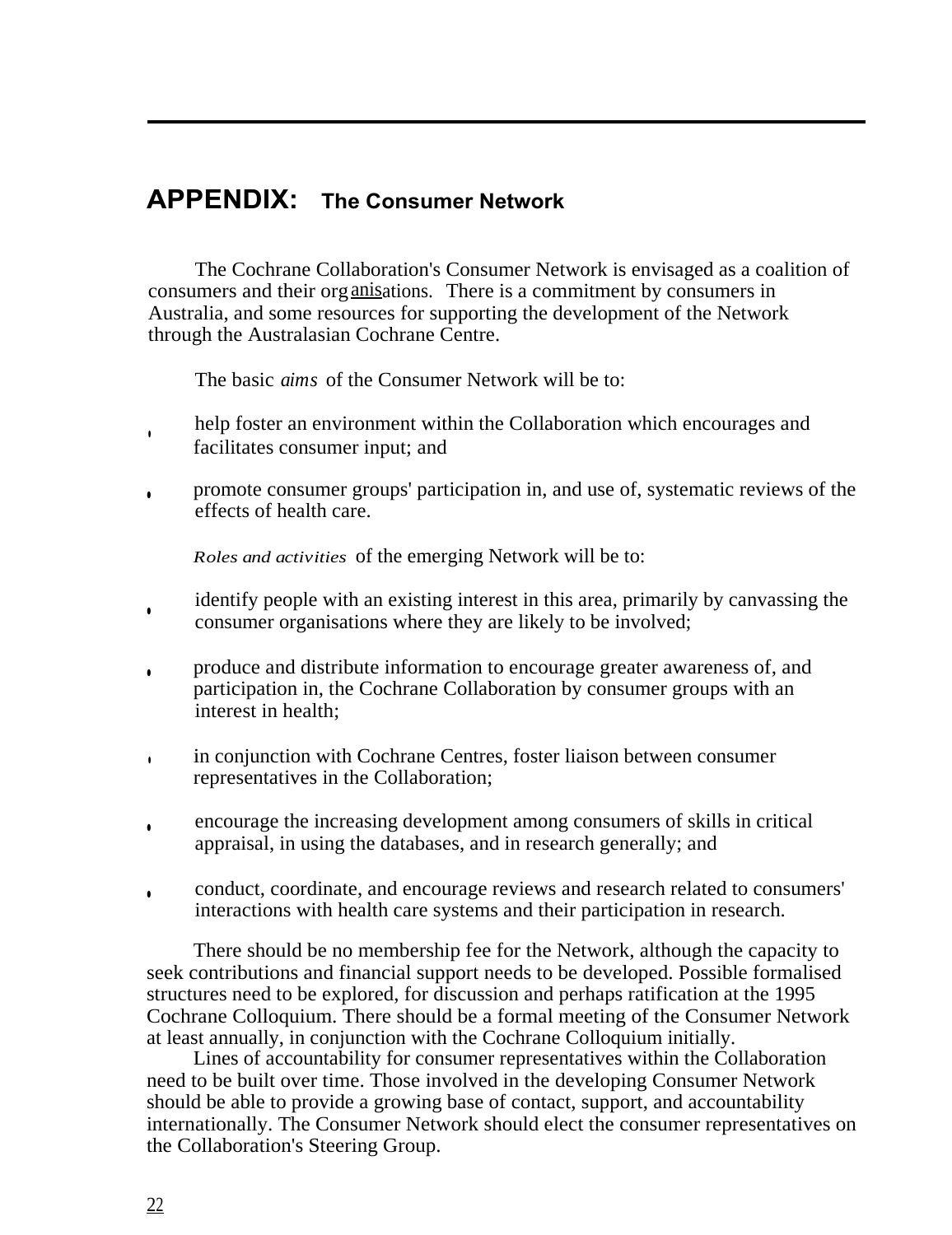## **REFERENCES**

- 1. Beresford P (undated). Researching citizen-involvement: a collaborative or colonising enterprise? In Barnes M & Wistow *G,* Researching User Involvement. The Nuffield Institute for Health Services Studies, University of Leeds: 16-32.
- 2. World Health Organization (1978). Declaration of Alma Am: Report of the International Conference on Primary Health Care. WHO, Geneva.
- 3. Kearney J (1993). *Healthy Participation: Achieving greater public panicipation and accountability in* the Australian health care system. Background Paper No 12, National Health Strategy, Canberra.
- 4. Bichmann W, Rifkin SB & Shrestha M (1989). Towards the measurement of community participation. World Health Forum 10: 467-472.
- 5. Yelding D (1992). *Consumers and Health.* A report for the Consumer Policy Service, by the Research Institute for Consumer Affairs, UK.
- 6. Dwyer J (1989). The politics of participation. Comm Health Studies 13: 59-65.
- 7. McNeil PM (1993). The Ethics and Politics of Human Experimentation. Cambridge University Press.
- 8. Rockwell GR (1993). The role and function of the public member. *Federation Bulletin* (Federation of State Medical Boards, USA) Spring: 42-44.
- 9. Consumers' Health Forum of Australia (1990). *Guidelines for Consumer Representatives: Suggestions for consumer or community representatives worldng on public committees. Consumers'* Health Forum of Australia, Canberra.
- 10. Arnstein SR (1969). A ladder of citizen participation. *AlPJoumal* USA: 261.
- Matrice D & Brown V (ed) (1990). *Widening the Research Focus: Consumer roles in public* health research. Consumers' Health Forum of Australia, Canberra
- 12 Chalmers I (1994). Public involvement in research to assess the effects of health care. Paper to the Harveian Society of London. (UK Cochrane Centre.)
- 13. National Consumer Affairs Advisory Council (1992). *How We FeeL A consumer prescription for* the health system. Australian Government Publishing Service, Canberra.
- 14. Newell C (1992). Consumer participation in the bioethics of disability. *Health Forum* (Consumers' Health Forum of Australia, Canberra) 22:11-13.
- 15. Enkin MW, Keirse MJNC, Renfrew MJ & Neilson JP (1994). The Cochrane Pregnancy and Childbirth Database. Cochrane Database of Systematic Reviews. Cochrane Updates on Disk. Oxford Update Software, Disk Issue 1.
- 16. North West Suburbs Health & Social Welfare Council (undated). *The Little Purple Book of Community Rep-in&* North West Suburbs Health & Social Welfare Council, Adelaide.
- 17. Brotchie J & Wann M (1993). *Training for Lay Participation in Health: Token voices or* champions of the people? The Patients Association, UK.
- 18. Russell H & Szoke H (1990). *Review of Consumer Participation in the National Health & Medical* Research Council. Consumers' Health Forum of Australia, Canberra
- 19. McNeill PM, Berglund CA & Webster IW (1994). How much influence do various members have within research ethics committees? Cambridge Quarterly of Healthcare Ethics Special Section. Research Ethics, 3: 522-532
- 20. Lee SK, Penner PL & Cox M (1991). Comparison of the attitudes of health care professionals and parents towards active treatment of very low birth weight infants. *Pediabics* 88: 110-114.
- 2L Slevin MI., Stubbs L, Plant HJ et al (1990). Attitudes to chemotherapy: comparing views of patients with cancer with those of doctors, nurses, and general public *Br Med J* 300: 1458-1460.
- 22. Shapiro MC, Najman JM, Chang A et al (1983). Information control and the exercise of power in the obstetrical encounter. *Soc Sd Med 17:* 139-146.